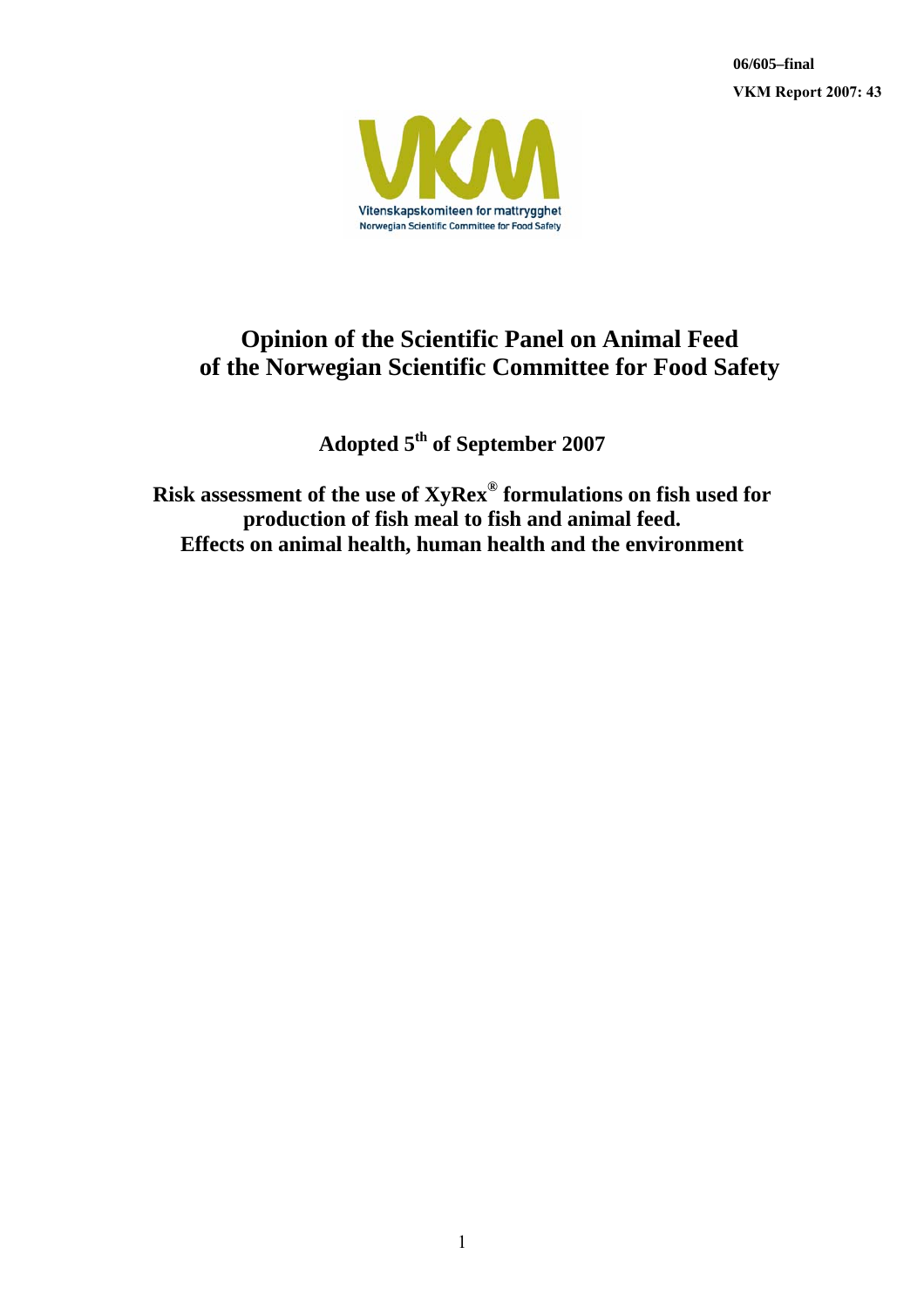# **Table of contents**

| 1.                                                                                               |
|--------------------------------------------------------------------------------------------------|
| 2.                                                                                               |
| 3.                                                                                               |
| Risk assessment of component residues in the XyRex <sup>®</sup> products 10<br>3.1.              |
| 3.1.1.                                                                                           |
| 3.1.1.1.                                                                                         |
| 3.1.1.2.                                                                                         |
| 3.1.1.3.                                                                                         |
| 3.1.2.                                                                                           |
| 3.1.2.1.                                                                                         |
| 3.1.2.2.                                                                                         |
| 3.1.2.3.                                                                                         |
| Risk assessment of potential by-products formed after use of XyRex®<br>3.2.                      |
|                                                                                                  |
| 3.2.1.                                                                                           |
| By-products known from drinking water disinfected with chlorine dioxide or<br>3.2.2.<br>chlorite |
| By-product formation and effects on quality by reactions of components in the<br>3.2.3.          |
| XyRex <sup>®</sup> formulations with proteins, fat and carbohydrates in the fish  21             |
| 4.                                                                                               |
| 5.                                                                                               |
| 5.1.                                                                                             |
| 5.2.                                                                                             |
| 5.3.                                                                                             |
| 6.                                                                                               |
| 7.                                                                                               |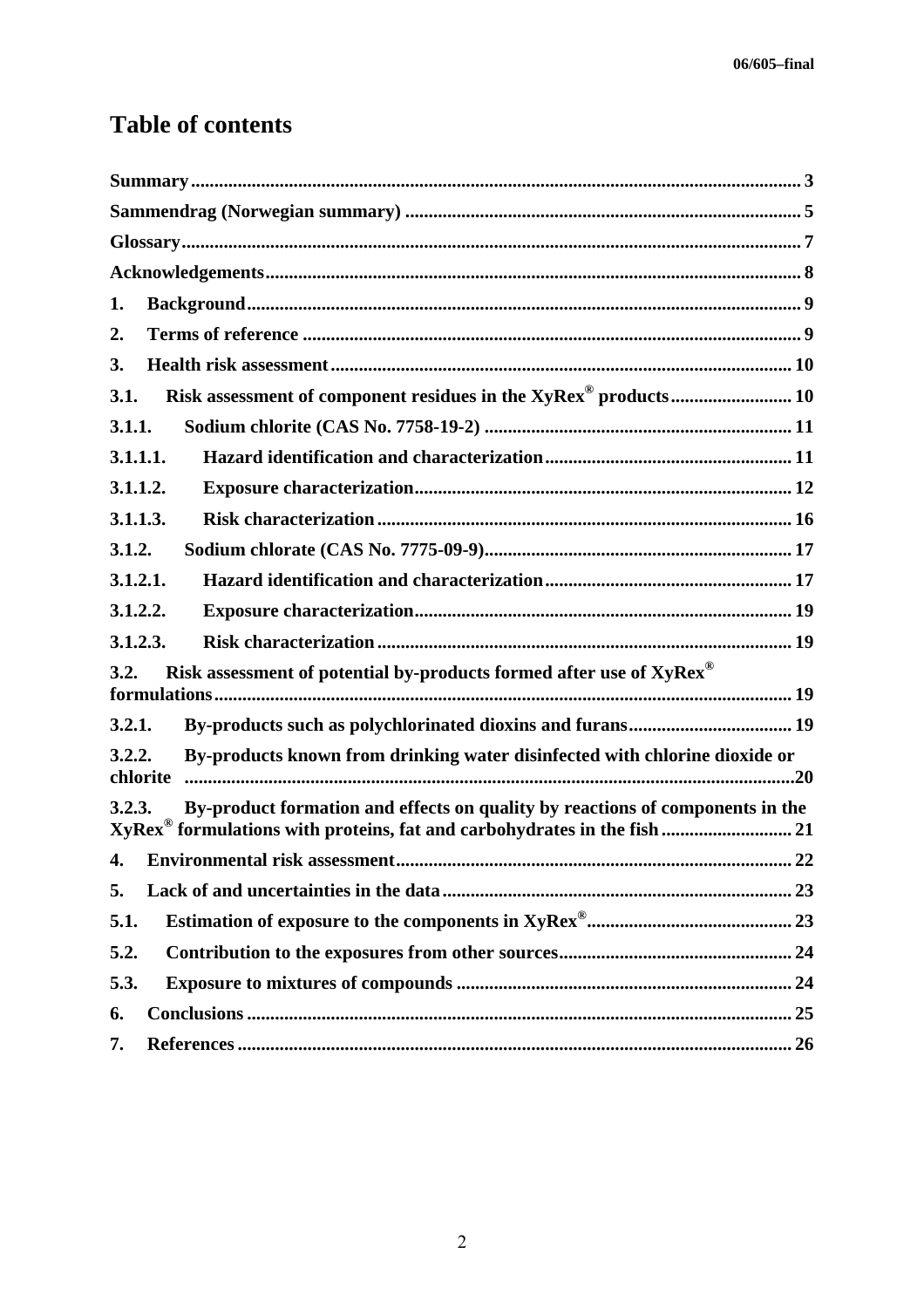## **Summary**

The XyRex® formulations are antimicrobial agents with sodium chlorite as the active substance. The Norwegian Food Safety Authority has received a request to authorise XyRex<sup>®</sup> formulations for use in refrigerated sea-water (RSW) tanks on board fishing vessels for pelagic fish caught for production of fish meal/fish oil for use in animal feed. The use of XyRex® formulations on fish for human consumption is not approved in Norway.

It is a premise that use of food processing aids should not pose a threat to health of humans or animals. The XyRex®-containing RSW will not be completely drained off before the production of fish meal/fish oil. The Norwegian Food Safety Authority has therefore requested The Norwegian Scientific Committee for Food Safety (VKM), Panel on Animal Feed, to assess the safety to humans and animals with regard to the use of  $XyRex^{\circledast}$ formulations with 12.5 ppm sodium chlorite, as recommended by the producer, in RSW on board fishing vessels for pelagic fish. The Norwegian Scientific Committee for Food Safety appointed an *ad hoc* group to answer the request from the Norwegian Food Safety Authority. The report from the *ad hoc* group has been discussed and approved by VKM's Scientific Panel on Animal Feed.

The use of the XyRex® formulations will mainly result in the release of sodium chlorite and sodium chlorate, which therefore are the components in the XyRex<sup>®</sup> formulations that may cause concerns for health risks. The amounts of these substances formed and transferred with the fish to the fish meal, fish meal-containing feed, and ultimately to the fish, meats, milk and eggs from animals eating the fish meal, are not known. Therefore, this evaluation is based on a worst-case scenario of transfer of the maximum amounts of these residues from the XyRex®-formulations, and the available information on theoretical transfer in each step from the RSW tanks on board fishing vessels into fish and animal feed and human foods.

The estimated exposures of farmed fish and domestic animals to sodium chlorite and sodium chlorate in their fish meal-containing feed are all below the tolerable daily intake (TDI) value of 30 µg/kg body weight (bw)/day, set for both sodium chlorite and sodium chlorate. Therefore, no adverse effects on fish or animal health would be expected by exposure to sodium chlorite and sodium chlorate from the use of XyRex<sup>®</sup> formulations in RSW on board the fishing vessels catching fish being used for fish meal being included in fish and animal feed.

The intakes of sodium chlorite and sodium chlorate for humans from consumption of farmed fish or domestic animals being fed on fish meal from XyRex®-treated fish were estimated assuming the worst-case scenario that all the sodium chlorite and sodium chlorate the fish and animals were exposed to were accumulating in their meats, or transferred to milk and eggs. These estimated average and high exposures to farmed salmon, pork, beef, chicken, turkey, milk and eggs are well below the TDI values for both sodium chlorite and sodium chlorate of 30 ug/kg bw/day. In reality, a significant amount of the sodium chlorite in the XvRex<sup>®</sup> formulations will be depleted during the disinfection process and not end up in the fish meal and thereafter in the feed, and both sodium chlorite and sodium chlorate will to a large extent be excreted rather than accumulated in the meats of fish and animals, or in milk and eggs. Therefore, the real exposure values are likely to be lower than the values estimated here.

The likelihood of by-product formation from the specified use of  $XyRex^{\mathcal{R}}$  formulations has also been addressed. Because the temperatures used for cooking and drying during fish meal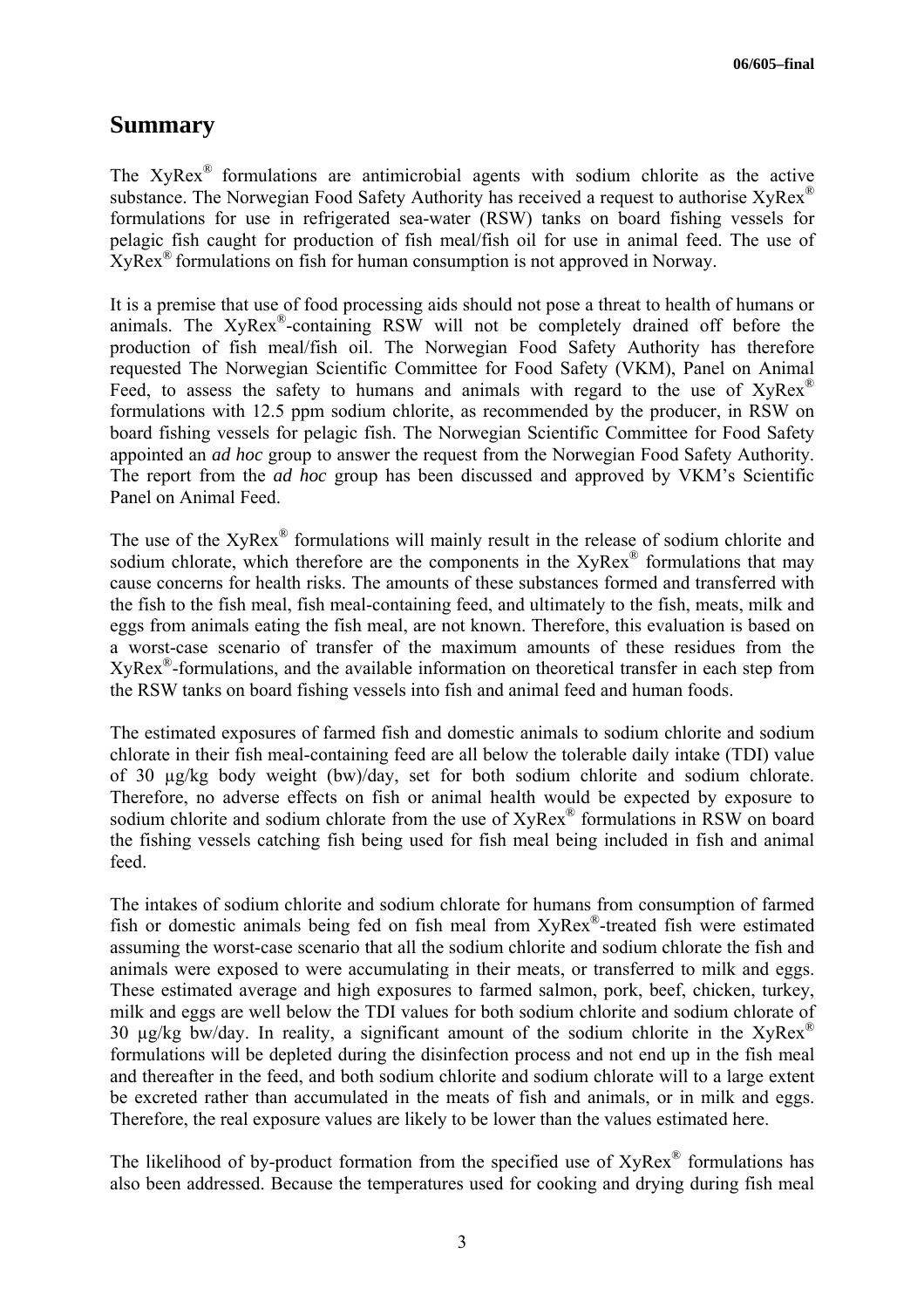production are well below the temperatures where dioxins and furans are formed, the formation of these substances during production is unlikely. Also, since the amounts of chlorine compounds present with the fish are low, we regard any significant health risks from chlorination by-products to be unlikely. However, further data might be needed to confirm that chlorinated compounds are not generated to a significant extent from the use of  $XyRex^{\circledR}$ formulations. Based on the available data on reactions of acidified sodium chlorite (ASC) and chlorine dioxide with proteins and lipids in poultry carcasses or fish, a significant formation of harmful, i.e. mutagenic, by-products from the use of the XyRex<sup>®</sup> formulations on fish is not expected. A negative effect on the quality of the fish oil, if substantial oxidation is taking place, can not be ruled out.

Release of RSW in harbour areas is forbidden by law in Norway. The concentrations of sodium chloride and sodium chlorate in RSW being released from the fishing vessels to open sea during transport will rapidly be diluted around the release point, and are therefore not likely to have any adverse effects. The specified use of XyRex<sup>®</sup> formulations in RSW tanks on board fishing vessels is therefore not expected to be of significant environmental concern.

The Panel on Animal feed has not evaluated the disinfecting activity claimed for the XyRex<sup>®</sup> products, nor any potential for development of bacterial resistance after use of the XyRex<sup>®</sup> products, since these questions were not asked by the Norwegian Food Safety Authority.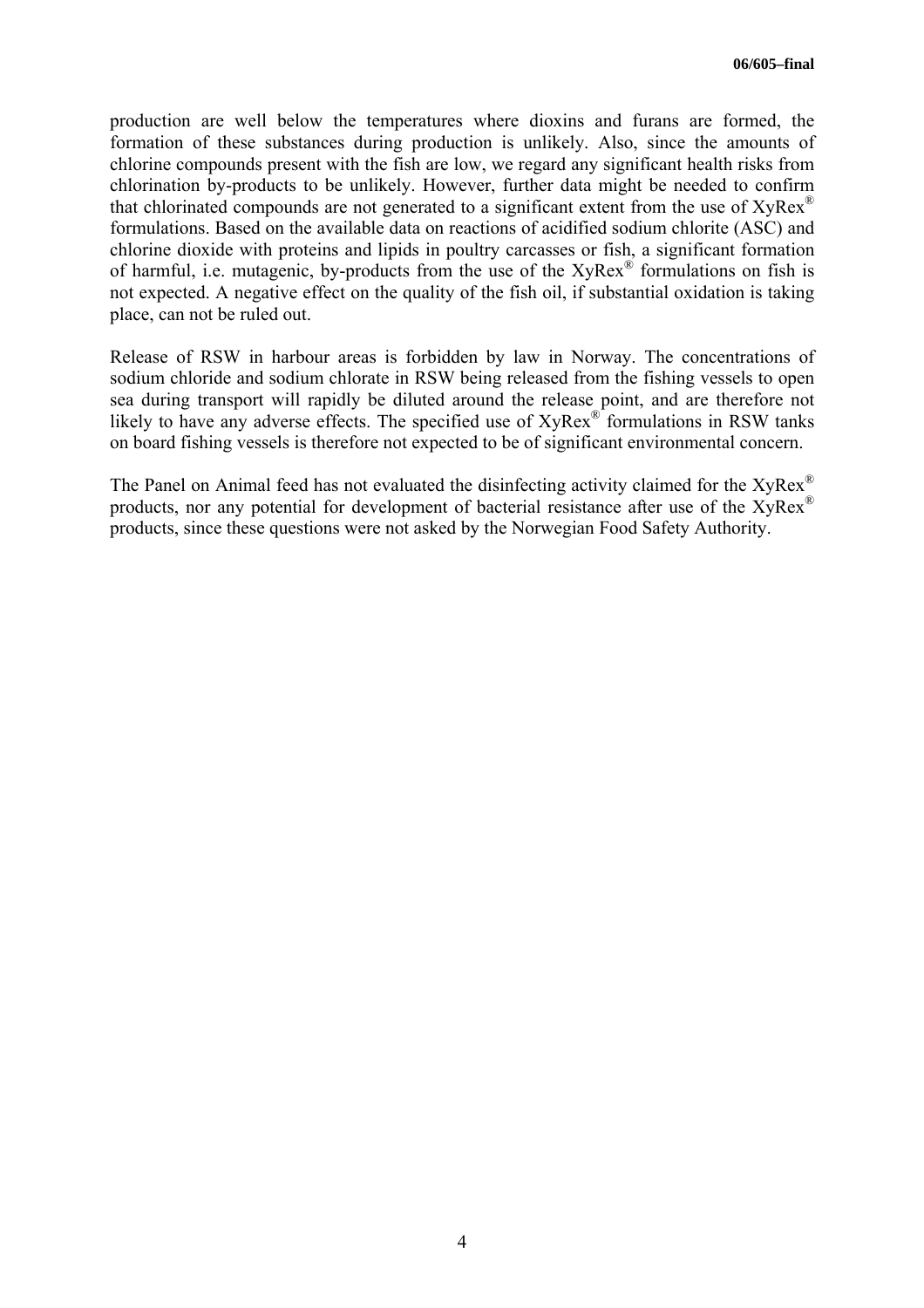## **Sammendrag (Norwegian summary)**

XyRex®-produkter er antimikrobielle agens med natriumkloritt som aktivt stoff. Mattilsynet har mottatt en henvendelse om godkjenning av XyRex®-produkter for bruk i tanker med nedkjølt sjøvann (RSW) ombord på fiskebåter for pelagisk fisk som skal gå til produksjon av fiskemel/fiskeolje til bruk i dyrefôr. Bruk av XyRex®-produkter på fisk som skal gå til humant konsum er ikke godkjent i Norge.

Det er en forutsetning at bruk av prosesshjelpemidler ikke skal utgjøre en helserisiko for mennesker eller dyr. XyRex®-inneholdende RSW vil ikke bli fullstendig avrent fra fisken før denne går til produksjon av fiskemel/fiskeolje. Mattilsynet har derfor bedt Vitenskapskomiteen for mattrygghet (VKM), Faggruppe for fôr til terrestriske og akvatiske dyr, om å vurdere helsemessig risiko for mennesker og dyr hvis XyRex®-produktene med 12,5 ppm natriumkloritt, som anbefalt av produsenten, blir brukt i RSW-tanker ombord på fiskebåter for pelagisk fisk. Faggruppen nedsatte en *ad hoc*-gruppe som har svart på spørsmålene fra Mattilsynet. Rapporten fra *ad hoc*-gruppen er diskutert og godkjent av Faggruppen for fôr til terrestriske og akvatiske dyr.

Bruken av XyRex®-produktene vil hovedsaklig resultere i frigjøring av natriumkloritt og natriumklorat, som derfor er de komponentene i XyRex®-produktene som kan gi bekymring når det gjelder en eventuell helserisiko. Mengdene av disse stoffene som dannes og overføres med fisken til fiskemel, fiskemel-inneholdende fôr, og til sist i fisk, kjøtt, melk og egg fra dyr som spiser fiskemel i fôret, er ikke oppgitt. Denne vurderingen er derfor basert på en verstefallsberegning med overføring av maksimum mengder av disse stoffene fra  $XvRex^{\mathcal{D}}$ produktene, og den tilgjengelige informasjonen om teoretisk overføring i hvert trinn fra RSWtankene ombord på fiskebåter til fisk og dyre-fôr og menneske-mat.

De estimerte eksponeringene av oppdrettsfisk (hovedsaklig laks) og husdyr for natriumkloritt og natriumklorat i deres fiskemel-inneholdende fôr er alle under verdien for det tolerable daglige inntaket (TDI) på 30 µg/kg kroppsvekt/dag satt for både natriumkloritt og natriumklorat. Derfor forventes ingen skadelige effekter på fiske- eller dyrehelse etter eksponering for natriumkloritt og natriumklorat fra bruk av XyRex® i RSW ombord på fiskebåter for pelagisk fisk som skal gå til produksjon av fiskemel/fiskeolje til bruk i fiske- og dyrefôr.

Inntakene av natriumkloritt og natriumklorat hos mennesker fra konsum av oppdrettsfisk eller kjøtt, eller melk og egg, fra husdyr som hadde blitt fôret med fiskemel fra XyRex®-behandlet fisk ble estimert ut fra en verstefalls-beregning hvor man antok at all natriumkloritt og natriumklorat som fisken og husdyrene ble eksponert for akkumulerte i fisken og kjøttet, eller ble overført til melk og egg. Disse estimerte verdiene for gjennomsnittlig og høyt inntak av oppdrettslaks, svinekjøtt, storfekjøtt, kylling, kalkun, melk og egg var langt under TDIverdiene for både natriumkloritt og natriumklorat på 30 µg/kg kroppsvekt/dag. I virkeligheten vil en betydelig mengde av natriumkloritten bli brukt opp under desinfeksjonsprosessen og ikke ende opp i fiskemelet og deretter i fôret, og både natriumkloritt og natriumklorat vil i stor grad bli utskilt heller enn akkumulert i fisken og kjøttet fra husdyra, eller i melk og egg. Derfor er de reelle eksponeringsverdiene sannsynligvis lavere enn de verdiene som er estimerte her.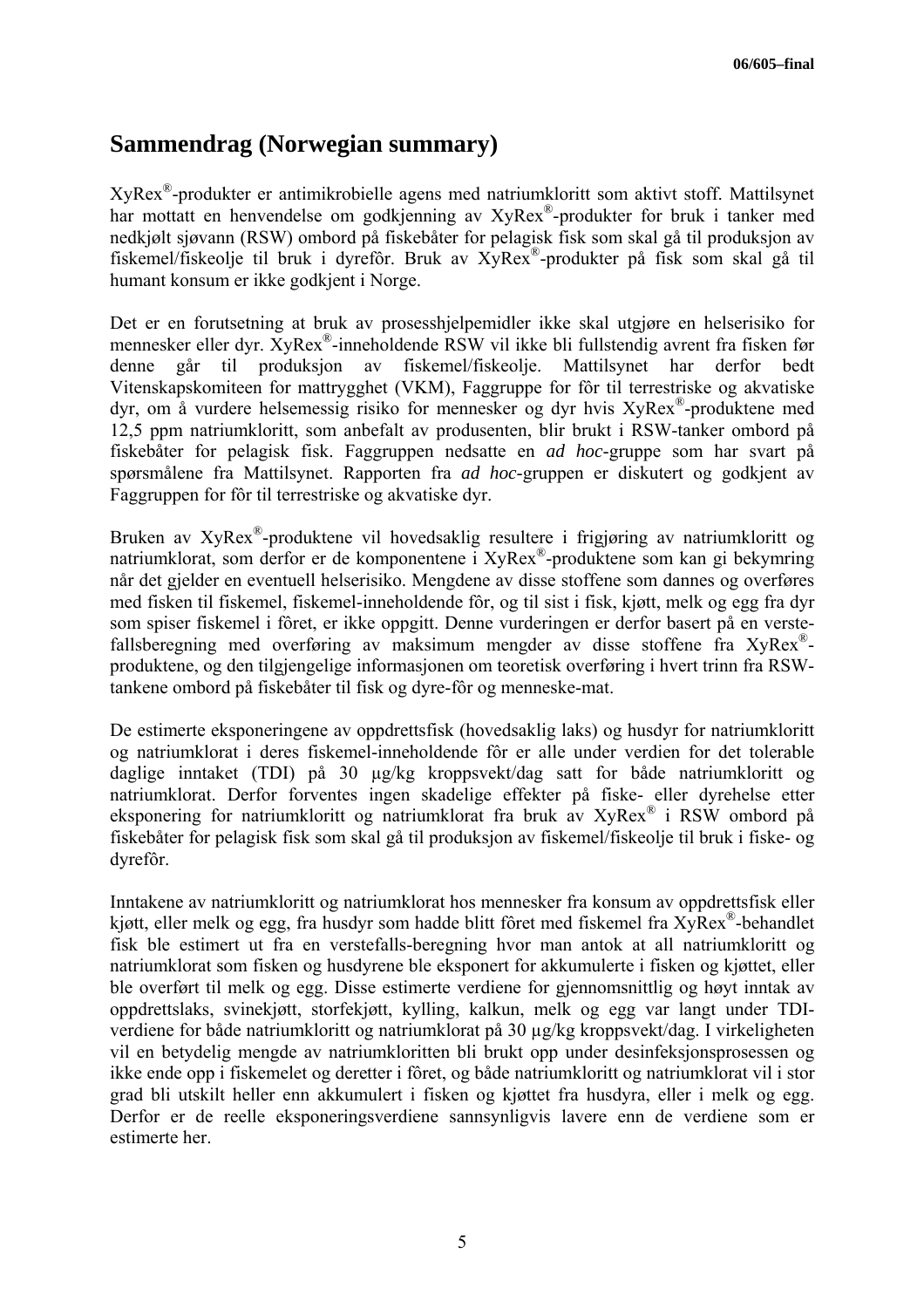Dannelse av biprodukter fra den spesifiserte bruken av XyRex®-produktene har også blitt vurdert. Fordi temperaturene som brukes for koking og tørking under produksjon av fiskemel er langt under de temperaturene hvor dioksiner og furaner dannes, er dannelse av disse stoffene i denne sammenhengen usannsynlig. Også fordi mengdene av klor-forbindelser til stede med fisken er lave, anser vi at helserisiko fra klorerte biprodukter er lite sannsynlig. Men mer data kan være nødvendig for å bekrefte at klorholdige biprodukter ikke dannes i signifikant grad fra bruken av XyRex®-produktene. Ut fra data om reaksjoner av surgjort natriumkloritt (ASC) og klordioksyd med proteiner og lipider i kyllingslakt eller fisk, forventes ikke en signifikant dannelse av skadelige, dvs. mutagene, biprodukter etter bruk av XyRex®-produktene. En negativ effekt på kvaliteten av fiskeoljen hvis oksidering av fettsyrer skjer i betydelig grad, kan imidlertid ikke utelukkes.

Utslipp av vann fra RSW-tanker i havneområder er forbudt ved lov i Norge. Konsentrasjonene av natriumkloritt og natriumklorat i vannet som slippes ut fra RSW-tankene fra fiskebåter i åpen sjø under transport vil raskt bli fortynnet vekk fra utslippspunktet, og vil derfor sannsynligvis ikke ha noen skadelige effekter. Den spesifiserte bruken av XyRex® produkter i RSW-tanker ombord på fiskebåter forventes derfor ikke å gi noen grunn til bekymring for miljøet.

Faggruppen for fôr til terrestriske og akvatiske dyr i VKM har ikke vurdert den desinfiserende virkningen som XyRex®-produktene er påberopt å ha, og heller ikke eventuelt potensiale for utvikling av bakterieresistens etter bruk av XyRex®-produktene, siden disse problemstillingene ikke ble reist i bestillingen fra Mattilsynet.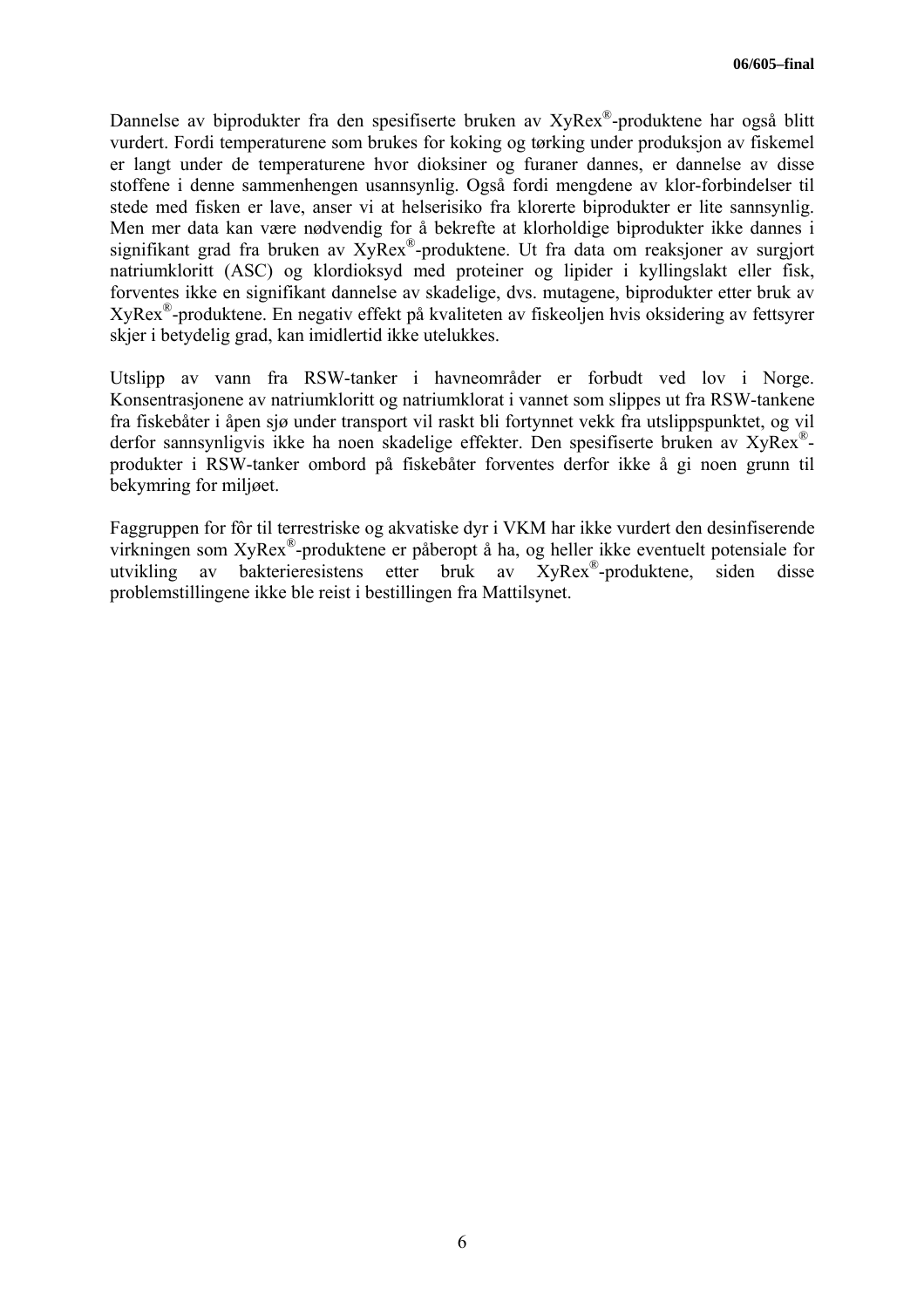# **Glossary**

| <b>ASC</b>   | acidified sodium chlorite                                                                                                                                                                                                                                |
|--------------|----------------------------------------------------------------------------------------------------------------------------------------------------------------------------------------------------------------------------------------------------------|
| bw           | body weight                                                                                                                                                                                                                                              |
| <b>EFSA</b>  | the European Food Safety Authority                                                                                                                                                                                                                       |
| $E(L)C_{50}$ | effective (lethal) concentration 50%: the concentration that causes effects<br>(death) in 50% of the tested organisms                                                                                                                                    |
| <b>EPA</b>   | the United States Environmental Protection Agency                                                                                                                                                                                                        |
| <b>IARC</b>  | the International Agency for Research on Cancer                                                                                                                                                                                                          |
| <b>IPCS</b>  | the International Programme on Chemical Safety                                                                                                                                                                                                           |
| $LD_{50}$    | lethal dose 50%: the dose that causes death in 50% of the tested animals                                                                                                                                                                                 |
| <b>LOAEL</b> | lowest observed adverse effect level: the lowest dose of a substance for which<br>an adverse effect can be observed in a long-term toxicity animal study                                                                                                 |
| <b>LOEC</b>  | lowest observed effect concentration: the lowest observed concentration that<br>causes effect on the tested population                                                                                                                                   |
| <b>NOAEL</b> | no observed adverse effect level: the highest dose of a substance for which no<br>adverse effects can be observed in a long-term toxicity animal study                                                                                                   |
| <b>NOEC</b>  | no observed effect concentration: the highest concentration of a substance that<br>does not give any observable effects on the tested population                                                                                                         |
| <b>NTP</b>   | the National Toxicology Program, U.S.A.                                                                                                                                                                                                                  |
| <b>PCDD</b>  | $polychlorodibenzo-p-dioxins$                                                                                                                                                                                                                            |
| <b>PCDF</b>  | polychlorodibenzo-furans                                                                                                                                                                                                                                 |
| <b>RfD</b>   | reference dose: used in U.S.A. as an estimate of a daily oral exposure to<br>humans that is likely to be without an appreciable risk of deleterious effects<br>during a lifetime (similar to TDI)                                                        |
| <b>RSW</b>   | refrigerated sea-water                                                                                                                                                                                                                                   |
| TDI          | tolerable daily intake: an estimate of the amount of a contaminant in food or<br>drinking water, expressed on a body mass basis, usually mg/kg body weight,<br>which can be ingested daily over a lifetime by humans without appreciable<br>health risks |
| <b>VKM</b>   | The Norwegian Scientific Committee for Food Safety (Vitenskapskomiteen for<br>mattrygghet)                                                                                                                                                               |
| <b>WHO</b>   | The World Health Organization                                                                                                                                                                                                                            |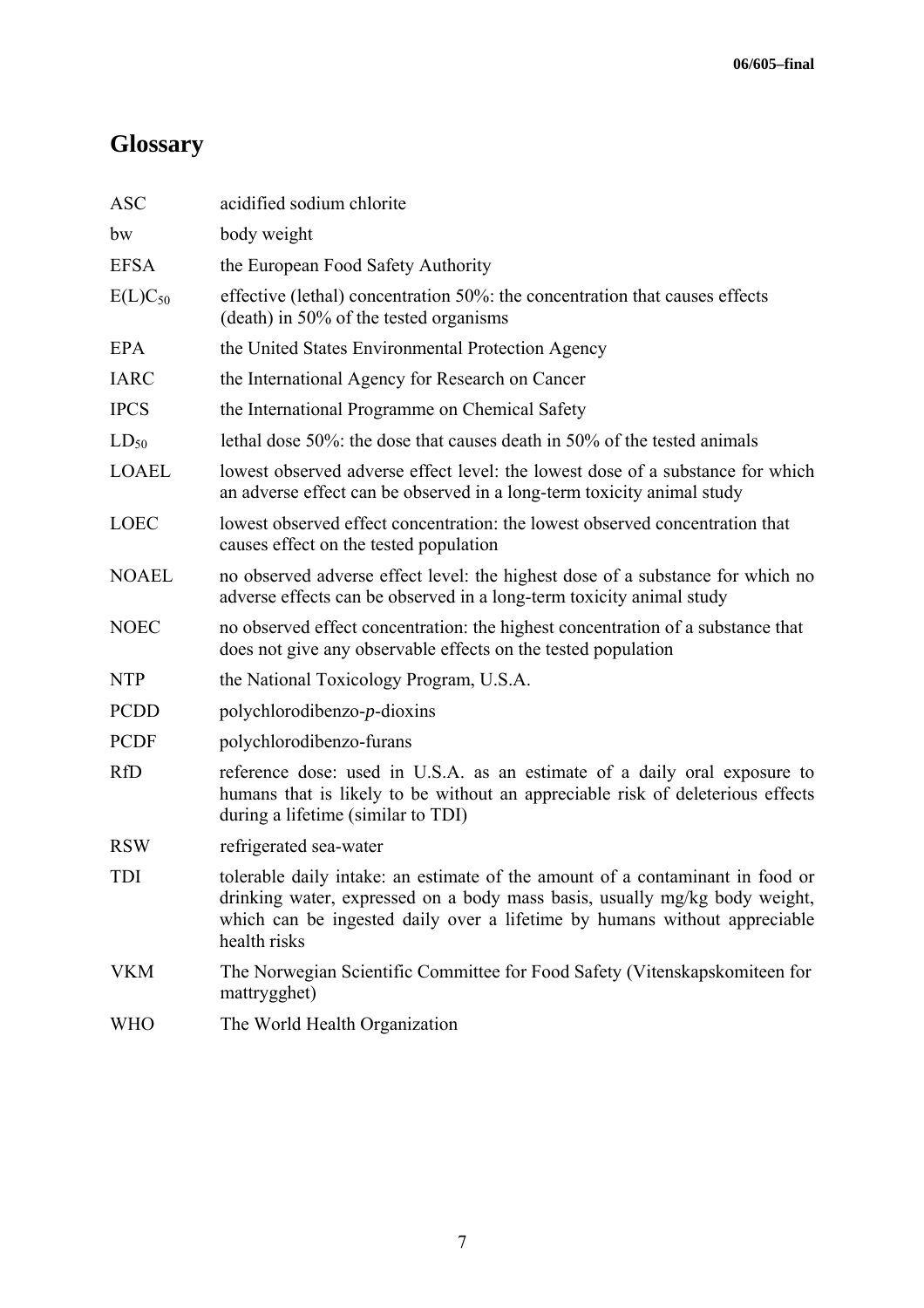## **Acknowledgements**

The Norwegian Scientific Committee for Food Safety (Vitenskapskomiteen for mattrygghet, VKM) has appointed an *ad hoc* group consisting of both VKM members and external experts to answer the request from the Norwegian Food Safety Authority. The report from the *ad hoc* group has been discussed and approved by VKM's Scientific Panel on Animal Feed. The members of the *ad hoc* group are acknowledged for their valuable contributions to this opinion.

### **The members of the** *ad hoc* **group are:**

*Members of VKM's Scientific Panel on Animal Feed (Panel 6):* 

Marit Aursand, Research Director, SINTEF Fisheries and Aquaculture Bjørn Munro Jenssen, Professor, Norwegian University of Science and Technology

*Member of VKM's Scientific Panel on Food Additives, Flavourings, Processing Aids, Materials in contact with Food and Cosmetics (Panel 4):* 

Inger-Lise Steffensen, Senior Scientist, The Norwegian Institute of Public Health

*External experts:* 

Ivar Storrø, Senior Scientist, SINTEF Fisheries and Aquaculture

Persons working for VKM, either as appointed members of the Committee or as *ad hoc* experts, do this by virtue of their scientific expertise, not as representatives for their employer. The Civil Services Act instructions on legal competence apply for all work prepared by VKM.

#### *Assessed by:*

*VKM's Scientific Panel on Animal Feed:* 

Marit Aursand (chair), Heidi Amlund, Aksel Bernhoft, Gro-Ingunn Hemre, Bjørn Munro Jenssen, Trond Møretrø, Live Nesse, Birger Svihus, Ole Torrissen

Scientific coordinators from the secretariat: Anne Finstad and Tron Øystein Gifstad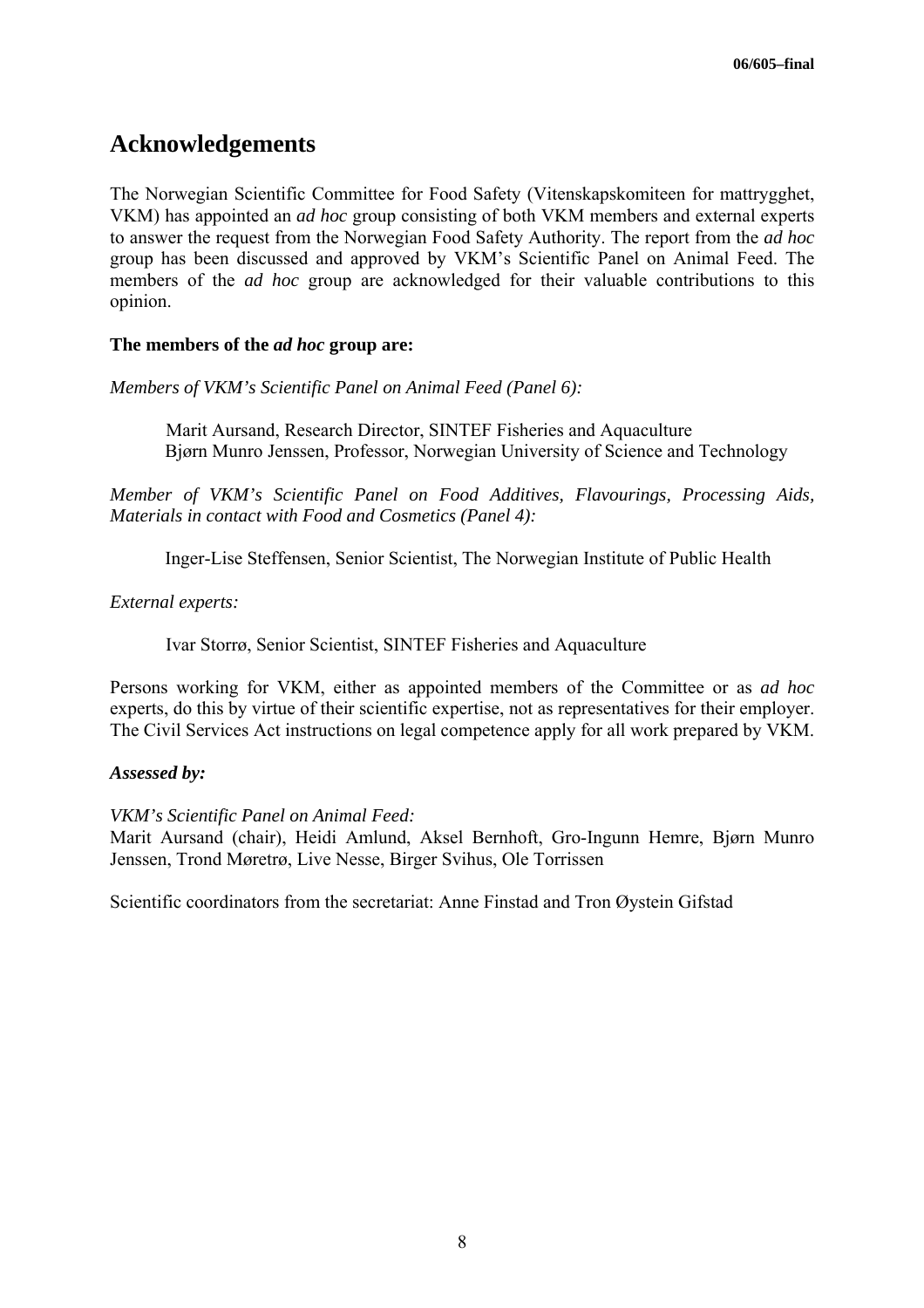## **1. Background**

The XyRex® formulations are antimicrobial agents with sodium chlorite as the active substance. The Norwegian Food Safety Authority has received a request to authorize  $XyRex^{\circledR}$ formulations for use in refrigerated sea-water (RSW) on board Norwegian fishing vessels for pelagic fish caught for production of fish meal/fish oil for use in animal feed. The Norwegian Food Safety Authority has defined the described use of XyRex® formulations as processing aid use. Legislation on processing aids in feed has not yet been harmonised in the EU. The European Parliament and Council Regulation (EC) No. 1831/2003 on additives for use in animal nutrition does not apply to processing aids. Substances not harmonised at the EU level is subject to national legislation.

The use of  $XyRex^{\circledR}$  formulations on fish for human consumption is not approved in Norway (letter from the Norwegian Food Safety Authority dated March 2, 2006, reference 04/49870).

## **2. Terms of reference**

It is a premise that use of food processing aids should not pose a threat to health of humans or animals. If XyRex® formulations are used in RSW tanks, the products will not be rinsed off before the production of fish meal/fish oil for use in animal feed. The Norwegian Food Safety Authority has therefore in a letter dated May 18, 2006, with reference 2006/16028, requested The Norwegian Scientific Committee for Food Safety (VKM), Scientific Panel on Animal Feed, to assess the safety to humans and animals of the use of  $\widehat{X}$ yRex<sup>®</sup> formulations in RSW on board fishing vessels for pelagic fish.

### **The following specific questions were raised by the Norwegian Food Safety Authority:**

- Can XyRex<sup>®</sup> be used in the RSW on board fishing vessels for pelagic fish caught for production of fish meal/fish oil for use in animal feed, without representing a health risk for the animals consuming the feed, the humans consuming animals fed on this feed, or for the environment?
- Since the XyRex®-treated fish are not rinsed before going into fish meal/fish oil production, is it to be expected that chlorine compounds originating from treatment with XyRex® are found in the fish meal/fish oil?
- Will the chlorine compounds in the  $XyRex^{\mathcal{R}}$  formulations react differently than chlorine compounds in the sea-water?
- Which chlorine compounds originating from  $XyRex^{\mathcal{R}}$  can be expected to be found in fish meal/fish oil, and will they represent a health risk for the animals consuming the feed, the humans consuming the animals being fed on this feed, or for the environment?
- Is it possible that dioxins are formed during drying of the fish meal made from this XyRex®-treated fish?
- Are specific limitations in the use of the  $XyRex^{\otimes}$  products necessary, i.e. in their concentrations, or is rinsing of the fish after treatment necessary, to ensure that the products do not represent a health risk for the animals consuming the feed, the humans consuming the animals being fed on this feed, or for the environment?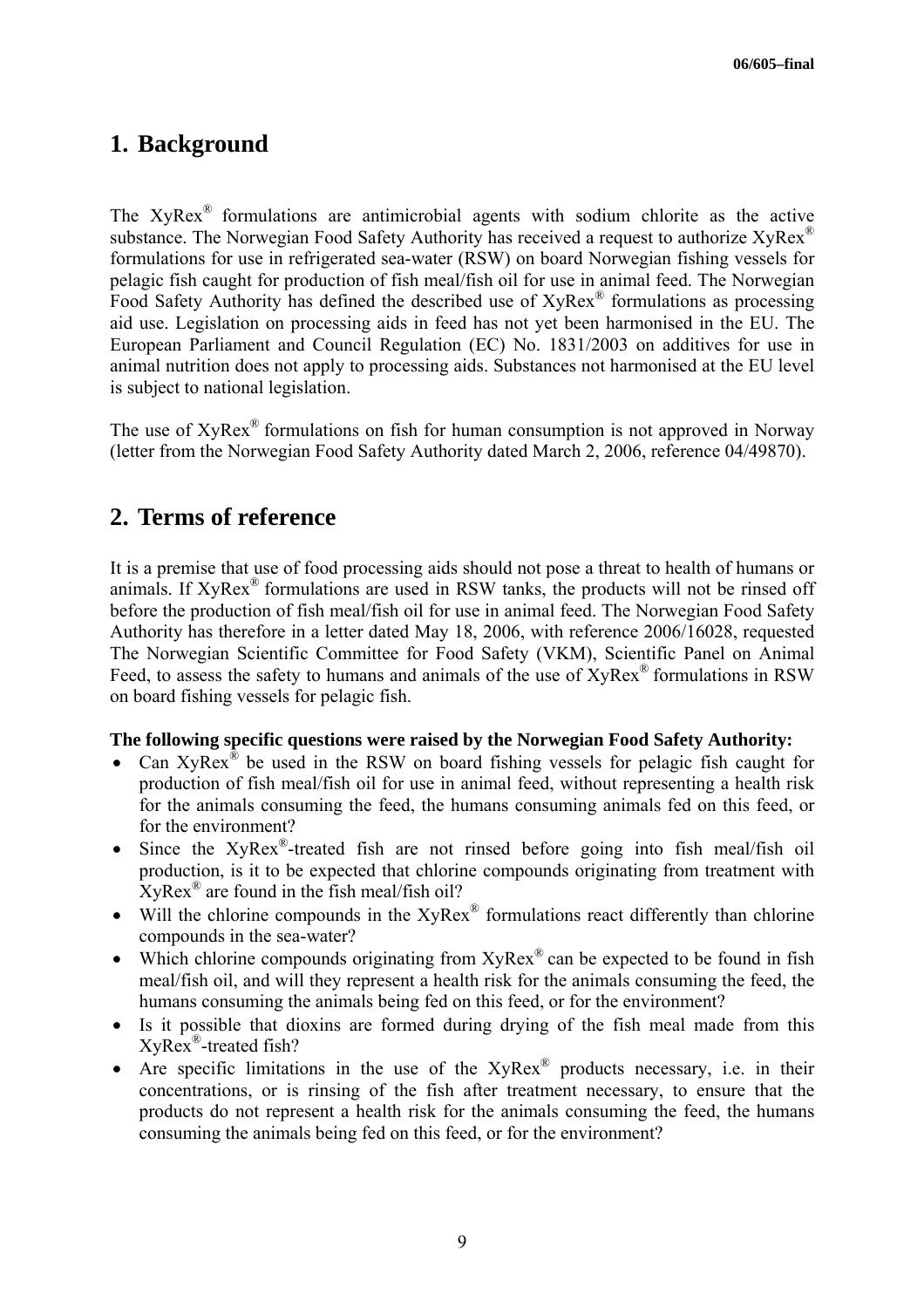The Panel of Animal feed has focused this opinion on the toxicological evaluation of residues of sodium chlorite and sodium chlorate from the XyRex®-formulations. The amounts of these substances formed and transferred with the fish to the fish meal, fish meal-containing feed, and ultimately to the fish, meats, milk and eggs from animals eating the fish meal, are not known. Therefore, this evaluation is based on a worst-case scenario of transfer of the maximum amounts of these residues from the XyRex<sup>®</sup>-formulations, and the available information on theoretical transfer in each step from the RSW tanks on board fishing vessels into fish and animal feed and human foods. The likelihood of by-product formation from the specified use of the XyRex<sup>®</sup>-formulations has also been addressed.

The Panel of Animal feed has not evaluated the disinfecting activity claimed for the  $XvRex^{\circledR}$ products, nor the potential for development of bacterial resistance after use of the XyRex® products, since these questions were not asked by the Norwegian Food Safety Authority.

## **3. Health risk assessment**

## **3.1.Risk assessment of component residues in the XyRex® products**

According to the document "Documentation submitted in support of a request for use of  $XvRex^{\circledR}$  product range for the removal of microbial contamination in seafood", final draft, 29 November 2006, with the Appendices 1-7, received from XyRex® Ltd., Scotland, UK, a range of XyRex® formulations marketed for various uses, are to be evaluated. However, the XyRex® formulations P3/P3 Blue and P3 Plus/P3 Plus Blue are the products specified for use within the RSW system and in storage tanks on board fishing vessels for pelagic species, and only these formulations will be evaluated according to the request from The Norwegian Food Safety Authority.

The procedure for the manufacturing of XyBase, the main ingredient in the  $XyRex^{\circledR}$ formulations, as well as certificate of analysis/certificate of conformity to stated formulation, are supplied for the raw materials. Product specifications are given for the  $XyRex^{\circledR}$ formulations. Based on this information, the ingredients in the  $XyRex^{\circledR}$  formulations, as well as their manufacturing procedures, are of a quality sufficient for use in contact with food. The sodium chlorite concentration stated for final use is 12.5 ppm (12.5 mg/kg) in the  $XyRex^{\mathcal{R}}$ formulations used in RSW tanks.

The use of the  $XyRex^{\circledR}$  formulations will result in the release of five primary chlorine compounds; chlorite  $(CIO<sub>2</sub>)$ , chlorate  $(CIO<sub>3</sub>)$ , chlorous acid  $(HClO<sub>2</sub>)$ , chlorine dioxide  $(CIO<sub>2</sub>)$ and chloride (CI). Chlorous acid is a semi-stable intermediate that forms when sodium chlorite is acidified, and is essentially the chlorite ions and the hydrogen ions in equilibrium with a dissociation constant ( $pK_a$ ) of 1.94 (1). In this case, according to XyRex<sup>®</sup> Ltd., the naturally produced volatile acids in degrading fish will lead to the acidification, and therefore additional supplement of acid is unnecessary. Chlorine dioxide will be rapidly reduced to chlorite and chloride, and to a lesser extent to chlorate. The ratio of chlorite to chlorate formed is approximately 7:3 (2). The exact proportion of each chlorine compound is dependent on the pH in the mixture. A guideline value has not been established for chlorine dioxide in drinking water because of its rapid hydrolysis to chlorite, and because the provisional guideline value for chlorite is adequately protective also for potential toxicity of chlorine dioxide (3). Therefore, sodium chlorite and sodium chlorate are the components in the XyRex® formulations that may cause concern for health risks.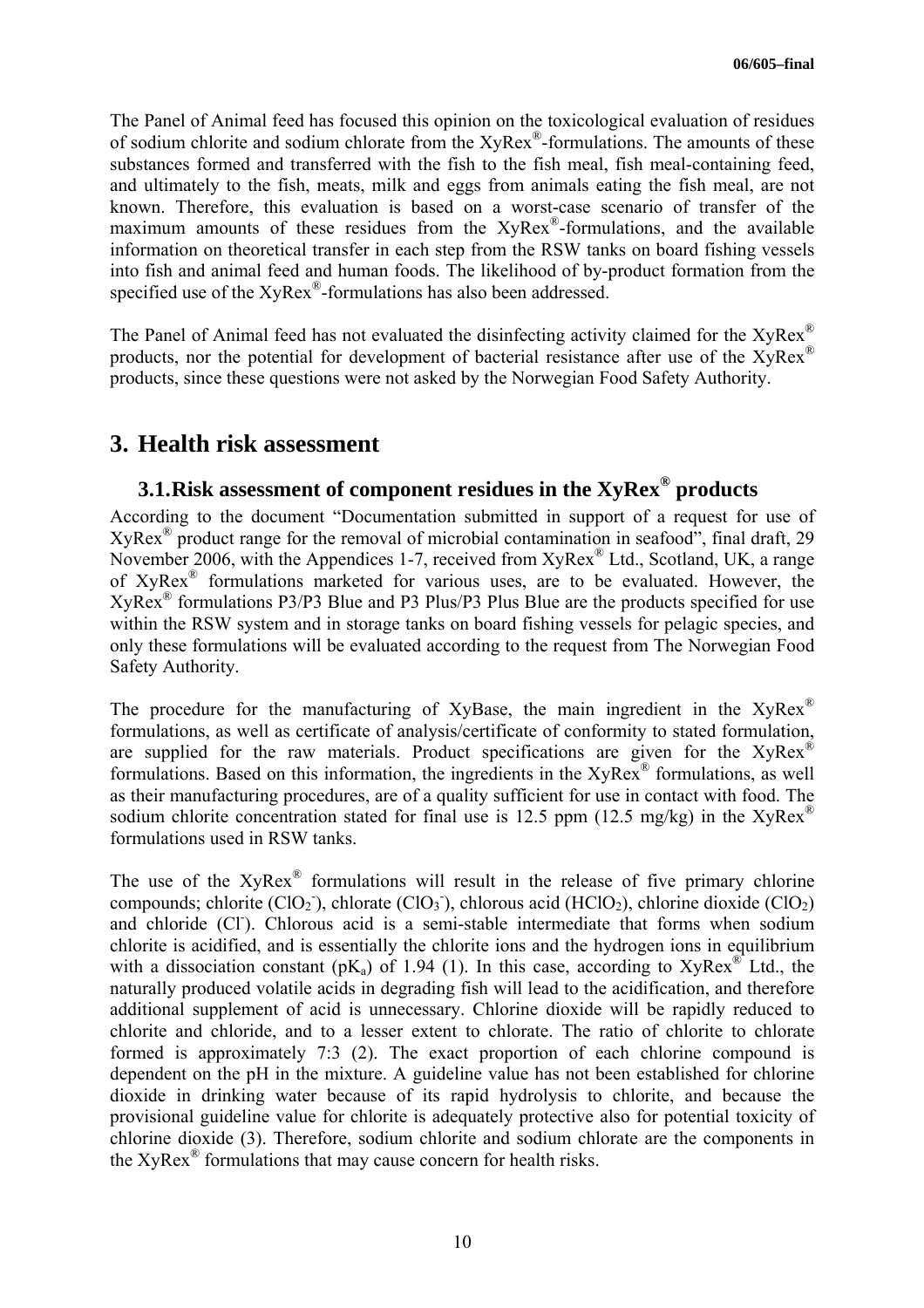This risk assessment will be limited to evaluations of residues of sodium chlorite and sodium chlorate from the XyRex® formulations in either fish (mostly farmed salmon) or domestic animals eating feed made from pelagic fish being stored with XyRex® in RSW tanks on board the fishing vessels, and for humans eating these fish and domestic animal meats, and milk and eggs. The potential for formation of by-products from components in the  $XyRex^{\circledR}$ formulations that may be of health risk will also be addressed. In addition, environmental effects of the use of XyRex® in RSW tanks on board the fishing vessels will be evaluated.

### **3.1.1. Sodium chlorite (CAS No. 7758-19-2)**

### **3.1.1.1.Hazard identification and characterization**

This description is based on an evaluation used for establishing The World Health Organization (WHO)'s guideline values for chlorite in drinking water from 2005 (3,4), The United States Environmental Protection Agency (EPA)'s toxicological review of chlorite from 2000 (5) and a document on disinfectants from The International Programme on Chemical Safety (IPCS) from 2000 (6). The readers are directed to these documents for further details.

Chlorite is rapidly absorbed from the gastrointestinal tract, and based on data in rats, it can be assumed that at least 35% of the initial dose is absorbed, with a half-time of 3.5 hours. Removal of chlorite from the blood is slow, with a half-time of 35.2 hours in rats. Approximately 85% of the dose recovered in urine of rats 0-72 hours after administration of a single gavage was in the form of chloride, the remaining 15% was chlorite. Urine is the primary route of excretion in rats.

Oral LD<sub>50</sub> values in the range of 105-350 mg/kg body weight (bw) have been reported in rats, mice and guinea pigs. In salmoids, only data on rainbow trout (*Oncorhynchus mykiss*) has been found. In larval and adult rainbow trout,  $96$ -hour  $LC_{50}$  values in water have been reported to be 106 and 149 mg/l, respectively (7). Animal toxicity databases for chlorite are fairly comprehensive and comprise of subchronic and chronic studies, reproductive and developmental studies, and toxicokinetic and mechanistic information. However, little or no information exist on various species of fish, including Atlantic salmon. Multiple animal studies have shown similar alterations in neurodevelopmental endpoints, such as brain weight and behavioural measures. The majority of these studies have used sufficient number of animals and employed routes of exposure (gavage and drinking water) relevant to human exposure. The majority of the developmental studies have utilized rats and have shown a fairly consistent definition of the no observed adverse effect level (NOAEL)/lowest observed adverse effect level (LOAEL) values. Reproductive effects occur at higher doses than the adverse developmental effects. The most consistent finding arising from exposure to chlorite is oxidative stress resulting in changes in red blood cells. However, clinical or toxicological alterations in hematological parameters also occur at higher doses than the adverse developmental effects.

Chlorite was negative in micronucleus test and a cytogenetic assay in mouse bone marrow cells *in vivo*. No human studies assessing carcinogenic potential of chlorite have been found. Chlorite was not shown to increase tumor incidences in rats or mice, and these studies were considered inadequate for assessing human carcinogenicity because the exposure was far less than a lifetime and because of other confounding factors, i.e. presence of virus in the rats, high mortality in control mice caused by fighting etc. The International Agency for Research on Cancer (IARC) concluded that chlorite was not classifiable as to its carcinogenicity to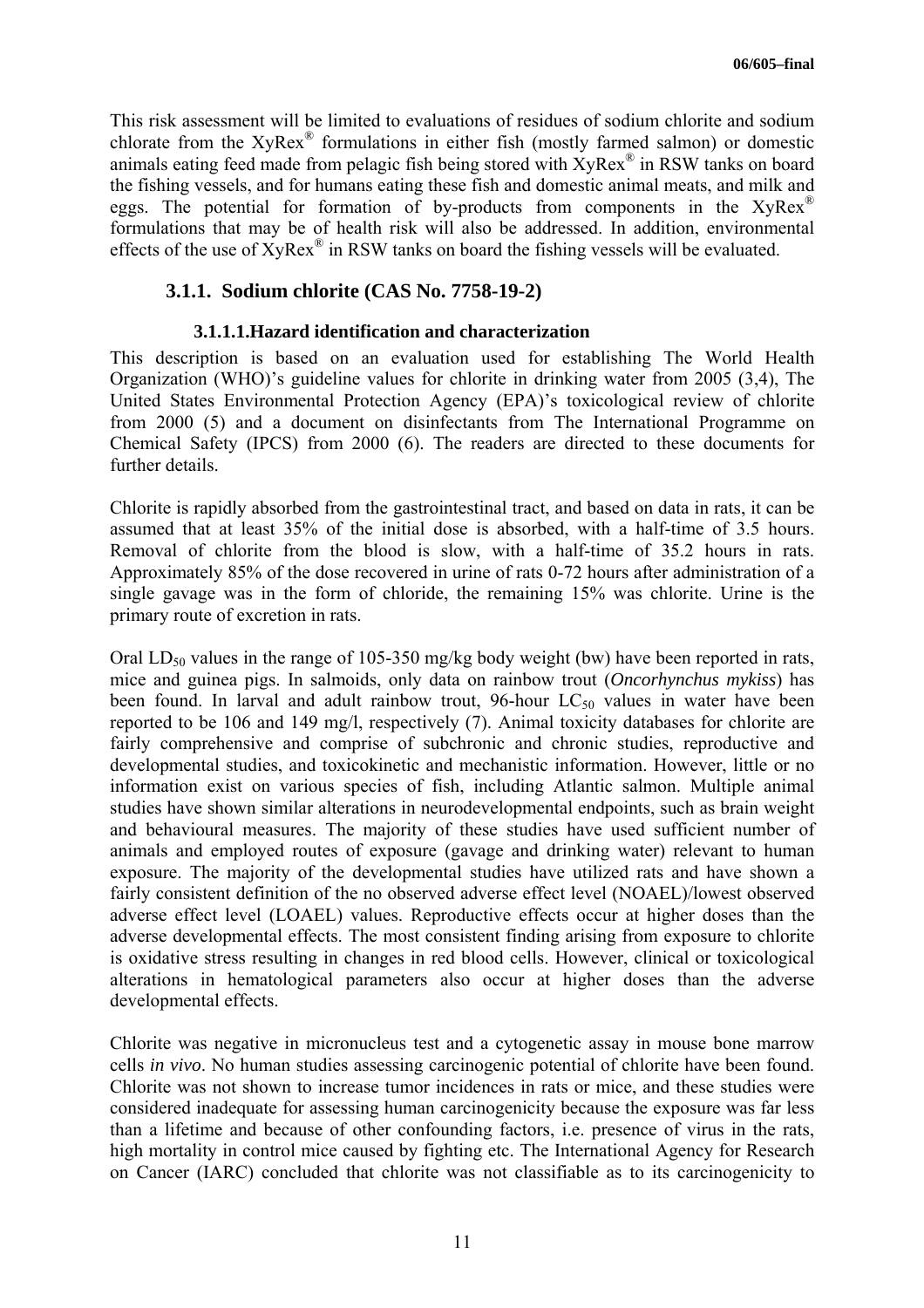humans (Group 3) (8), and EPA concluded similarly, i.e. that the compound was not classifiable as to human carcinogenicity (Group D) (9).

WHO has set a provisional guideline value for chlorite in drinking water of 0.7 mg/l (3.4). It is provisional because use of chlorine dioxide as a disinfectant may result in the chlorite guideline value being exceeded, and difficulties in meeting the guideline value must never be a reason for compromising adequate disinfection. A guideline value has not been established for chlorine dioxide because of its rapid hydrolysis to chlorite, and because the chlorite guideline value is adequately protective for potential toxicity from chlorine dioxide. The guideline value for chlorite was set on the basis of a tolerable daily intake (TDI) of 30 µg/kg bw/day based on a NOAEL value of 2.9 mg/kg bw/day identified in a two-generation study in rats, based on neurodevelopmental toxicity, i.e. lower startle amplitude and decreased absolute brain weight in the F1 and F2 generations, and altered liver weights in two generations, using an uncertainty factor of 100 (10 each for inter- and intraspecies variation). Eighty % of the TDI was allocated to drinking water, and 60 kg bw and a consumption of 2 litres/day were used in deriving the guideline value. EPA has set an oral reference dose (Rfd) of 30 µg/kg bw/day for chlorite or chlorine dioxide (5), using neurodevelopmental toxicity in the same two-generation rat study, and an uncertainty factor of 100.

#### **3.1.1.2.Exposure characterization**

In the present risk assessment of XyRex<sup>®</sup>, due to lack of more specific information, the Panel of animal feed has based the exposure calculations on a worst-case scenario where the maximum concentration of sodium chlorite in XyRex<sup>®</sup>, 12.5 ppm, used in RSW on board the fishing vessels catching the fish for fish meal/fish oil production, is transferred to the fish meal made from three different species of pelagic fish, as presented in Table 1. Further calculations of the transfer of sodium chlorite from the fish meal to the feed being eaten by either fish (farmed salmon) or domestic animals, which subsequently are consumed by humans, are presented in Table 2. The information in these tables represents the best qualified estimations the Panel of animal feed could make, based on available data from Fiskeriforskning, Bergen (personal communication with Øistein Høstmark) and Felleskjøpet Fôrutvikling, Trondheim (personal communication with Hallgeir Sterten and Kari Ljøkjel).

As can be seen in Table 1, the use of  $XyRex^{\mathcal{R}}$  in RSW on board fishing vessels catching the three different species of pelagic fish, blue whiting, herring and mackerel, contribute roughly 2.3, 4.3 and 4.3 mg sodium chlorite per kg fish meal, respectively. These figures are based on the assumptions that all the protein is transferred to the fish meal. Fat and water content in the fish and fish meal are not included in the calculations, since fat is extracted as fish oil and the water is evaporated. In further calculations, the concentration of sodium chlorite is set to 5 mg/kg fish meal as explained in Table 1.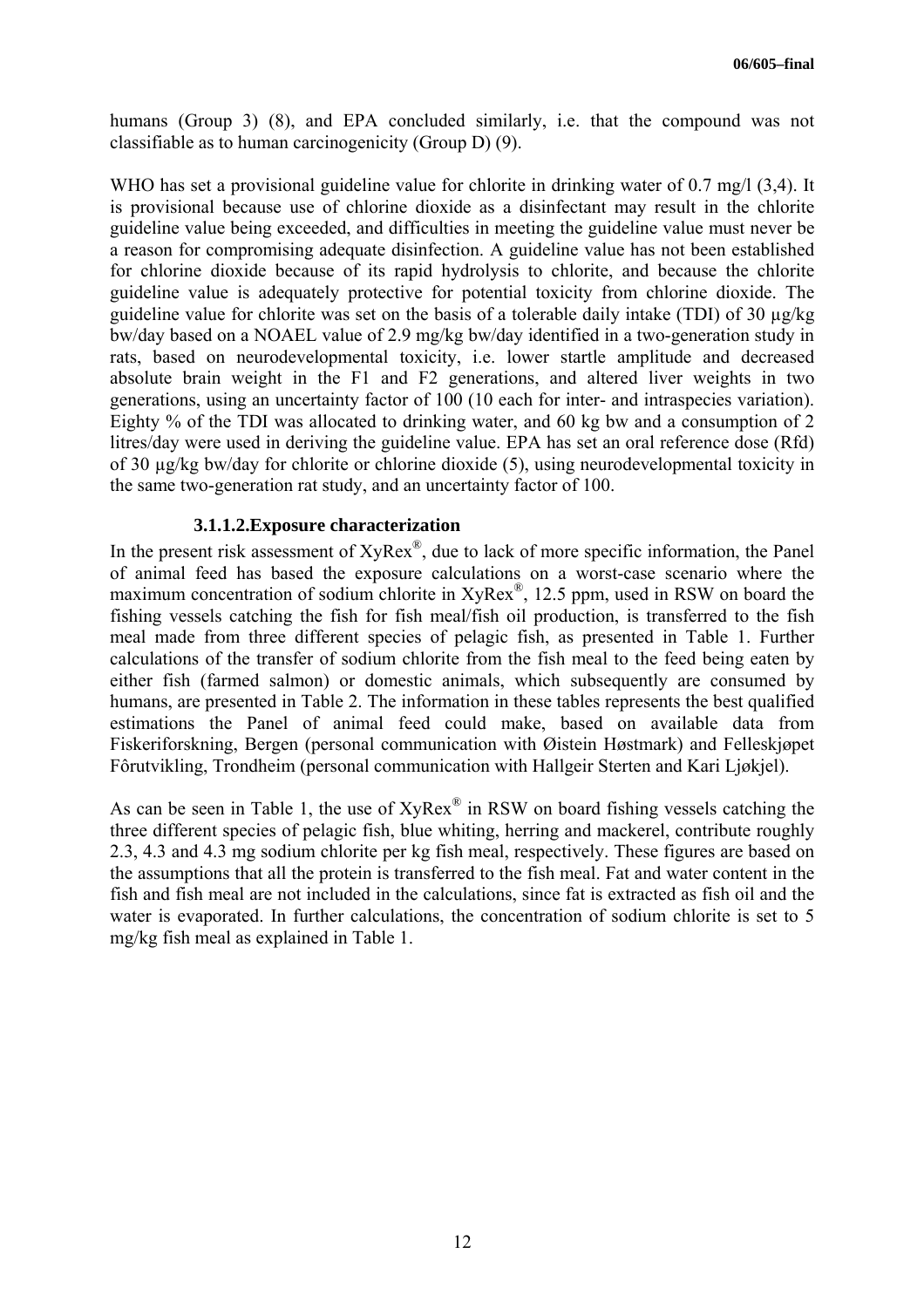|                                  | <b>Fish species</b>                      |                                      |                                           |  |  |  |  |
|----------------------------------|------------------------------------------|--------------------------------------|-------------------------------------------|--|--|--|--|
| Process stage                    | <b>Blue whiting</b>                      | <b>Herring</b>                       | <b>Mackerel</b>                           |  |  |  |  |
| Water in RSW tanks               | $35 \pm 5^1$                             | $55 \pm 5$                           | $65 \pm 5$                                |  |  |  |  |
| $(\%)$                           |                                          |                                      |                                           |  |  |  |  |
| Sodium chlorite                  | 12.5                                     | 12.5                                 | 12.5                                      |  |  |  |  |
| from $XyRex^{\circledR}$ in      |                                          |                                      |                                           |  |  |  |  |
| RSW tanks on board               |                                          |                                      |                                           |  |  |  |  |
| (ppm)                            |                                          |                                      |                                           |  |  |  |  |
| Unloading water $(\%)$           | $6 \pm 1$                                | $6 \pm 1$                            | $6 \pm 1$                                 |  |  |  |  |
| Sodium chlorite in               | $\overline{(12.5 \times 4)/6} = 8.3^{1}$ | 12.5                                 | 12.5                                      |  |  |  |  |
| water phase entering             |                                          |                                      |                                           |  |  |  |  |
| fish meal factory                |                                          |                                      |                                           |  |  |  |  |
| (ppm)                            |                                          |                                      |                                           |  |  |  |  |
| Sodium chlorite                  | 8.3 mg/litre x $60$                      | 12.5 mg/litre x $60$                 | 12.5 mg/litre $x$ 60                      |  |  |  |  |
| $(mg/kg$ fish)                   | $litre/ton fish =$                       | litre/ton $fish =$                   | litre/ton $fish =$                        |  |  |  |  |
|                                  | $0.5$ mg/kg fish                         | $0.75$ mg/kg fish                    | $0.75$ mg/kg fish                         |  |  |  |  |
| Fish composition:                |                                          |                                      |                                           |  |  |  |  |
| Fat content $(\%)^2$             | 5                                        | $10 - 20$                            | $20 - 30$                                 |  |  |  |  |
| Protein content $(\%)^2$<br>21   |                                          | 17.5                                 | 17.5                                      |  |  |  |  |
| <b>Sodium chlorite</b>           | $(0.5 \text{ mg/kg fish})/(0.210$        | $(0.75 \text{ mg/kg fish})/(0.175$   | $(0.75 \text{ mg/kg fish})$               |  |  |  |  |
| $(mg/kg$ fish meal) <sup>3</sup> | kg meal/kg fish)                         | kg meal/kg fish)                     | $(0.175 \text{ kg} \text{ meal/kg fish})$ |  |  |  |  |
|                                  | $=$ 2.3 mg/kg fish meal <sup>4</sup>     | $=$ 4.3 mg/kg fish meal <sup>4</sup> | $=$ 4.3 mg/kg fish meal <sup>4</sup>      |  |  |  |  |

*Table 1. Calculation of sodium chlorite content from process water in the RSW tanks to the fish meal.* 

<sup>1</sup>Water is added during the unloading process to facilitate pumping of the blue whiting. Of the 50-70 litre water unloaded with the fish, 20 litres originated from added fresh water, i.e. 40 litres of approximately 60 litres is RSW.

 $2$ These are average values. There are seasonal variations in the fat content, but the protein content is more stable when calculated on a basis of fat free dry matter.

 ${}^{3}$ Calculation is based on the estimate that all the protein in the fish is transferred to the fish meal. Fat and water contents in the fish and fish meal are not included in the calculations, since fat is removed as fish oil and the water is evaporated. Sodium chlorite and sodium chlorate are highly soluble in water; 64 and 100 g/100 g water, respectively (1). This means that chlorite and chlorate are insoluble in fish oil. 4

In further calculations (**Table 2**), the concentration of sodium chlorite is set to **5 mg/kg fish meal**.

In the following estimations of intake of sodium chlorite from  $XyRex^{\circledast}$  in farmed salmon and domestic animals eating this fish meal-containing feed, the information given in Table 2 is used. Based on a daily intake of fish meal-containing feed, farmed salmon, pig, beef cattle, dairy cattle, chicken and turkey will be exposed to 12.5, 14.0, 2.1, 5.0, 15.0 and 10.4 µg of sodium chlorite/kg bw/day, respectively.

As a worst-case scenario, we calculated intake of sodium chlorite for humans from consumption of farmed fish and meats, or milk and eggs, from domestic animals being fed on feed containing fish meal from XyRex ®-treated fish, assuming that all the sodium chlorite the fish and animals were exposed to were accumulating in their flesh, or transferred to the milk or eggs (Table 2). The best available data on human intake were used. Data from dietary surveys using semi-quantitative food frequency questionnaires were available for fatty fish, milk/milk products and eggs, and the mean and 95 percentile values from the surveys were used to represent average and high intakes, respectively. When such studies where not available, data from household surveys were used to indicate average intakes, and wholesales information were used to indicate high intakes. These two types of intake data are representing less precise and higher values than real intake compared with the dietary surveys using food frequency questionnaires.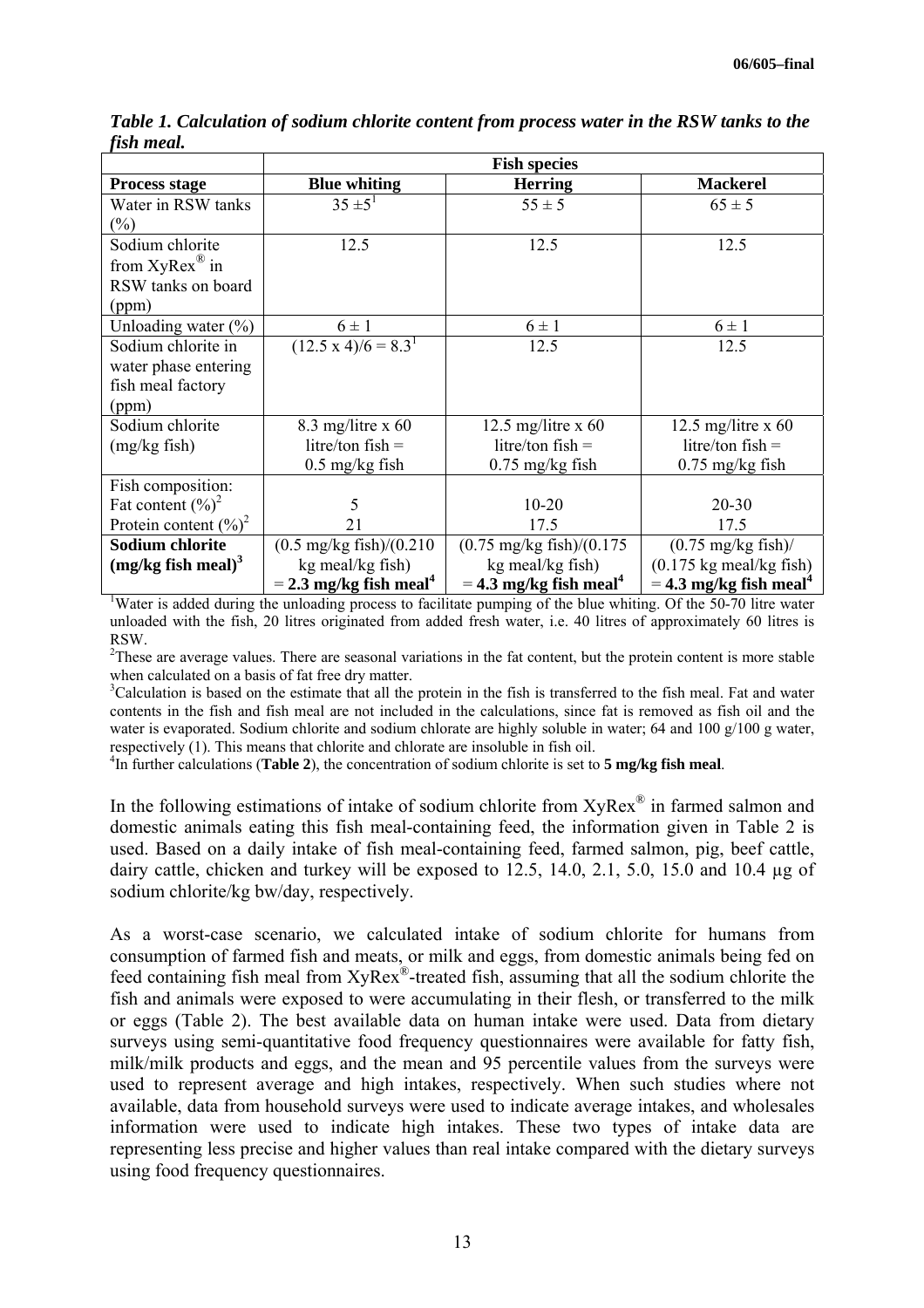|                                      |                       |                 |              | Type of animal |                 |                        |
|--------------------------------------|-----------------------|-----------------|--------------|----------------|-----------------|------------------------|
|                                      | <b>Farmed</b>         | Pig             | <b>Beef</b>  | <b>Dairy</b>   | <b>Chicken</b>  | <b>Turkey</b>          |
|                                      | salmon                |                 | cattle       | cattle         |                 |                        |
| Percentage of fish meal              | 20                    | 10 <sup>1</sup> | 5            | 5              | $2 - 3$         | $4 - 5$                |
| in feed                              |                       |                 |              |                |                 |                        |
| Sodium chlorite in feed              | $\overline{1.0}$      | 0.5             | 0.25         | 0.25           | 0.15            | 0.25                   |
| (mg/kg feed)                         |                       |                 |              |                |                 |                        |
| Intake of feed/day (kg)              | $0.040 - 0.050$       | $0.6 - 0.7$     | $4 - 5$      | 10             | $0.065 - 0.070$ | 0.1                    |
| Body weight (bw) (kg)                | $4 - 5$               | $25 - 30$       | 600          | 500            | $0.7 - 0.8$     | 2.4                    |
| <b>Sodium chlorite</b>               | 12.5                  | 14.0            | 2.1          | 5.0            | 15.0            | 10.4                   |
| exposures in the                     |                       |                 |              |                |                 |                        |
| various fish and                     |                       |                 |              |                |                 |                        |
| $\text{animals}^2$                   |                       |                 |              |                |                 |                        |
| $(\mu g/kg$ bw/day)                  |                       |                 |              |                |                 |                        |
| Feed conversion ratio                | 1.1                   | 1.7             | 3.5          | 1.0            | 1.6             | 1.8                    |
| (kg feed/kg weight gain              |                       |                 |              |                |                 |                        |
| or kg feed/kg product)               |                       |                 |              |                |                 |                        |
| Total accumulated <sup>3</sup>       | $1.10^5$              | $0.15^6$        | $0.88^{7}$   | $0.08^{8}$     | $0.24^{9}$      | $0.\overline{45^{10}}$ |
| sodium chlorite in                   |                       |                 |              |                |                 |                        |
| fish/meats/milk/eggs <sup>4</sup>    |                       |                 |              |                |                 |                        |
| (mg/kg)                              |                       |                 |              |                |                 |                        |
| Average human                        | $0.021$ <sup>11</sup> | $0.056^{12}$    | $0.038^{13}$ | $0.517^{14}$   | $0.009^{15}$    | $0.002^{17}$           |
| consumption of                       | (mean)                |                 |              | (mean)         | $(0.017^{16}$   |                        |
| fish/meats/milk/(eggs)               |                       |                 |              |                | (mean))         |                        |
| (kg/day)                             |                       |                 |              |                |                 |                        |
| Average human                        | 0.38                  | 0.14            | 0.57         | 0.71           | 0.04            | 0.02                   |
| sodium chlorite intake               |                       |                 |              |                | (0.07)          |                        |
| if all accumulated in                |                       |                 |              |                |                 |                        |
| the                                  |                       |                 |              |                |                 |                        |
| fish/meats/milk/(eggs) <sup>18</sup> |                       |                 |              |                |                 |                        |
| $(\mu g/kg$ bw/day)                  |                       |                 |              |                |                 |                        |
| High human                           | $0.049$ <sup>11</sup> | $0.068^{19}$    | $0.053^{20}$ | $1.159^{14}$   | $0.032^{21}$    | $0.008^{22}$           |
| consumption of                       | (95)                  |                 |              | (95)           | $(0.042^{16})$  |                        |
| fish/meats/milk/(eggs)               | percentile)           |                 |              | percentile)    | (95)            |                        |
| (kg/day)                             |                       |                 |              |                | percentile))    |                        |
| High human sodium                    | 0.90                  | 0.1             | 0.80         | 1.60           | 0.13            | 0.06                   |
| chlorite intake if all               |                       |                 |              |                | (0.17)          |                        |
| accumulated in the                   |                       |                 |              |                |                 |                        |
| fish/meats/milk/(eggs) <sup>18</sup> |                       |                 |              |                |                 |                        |
| $(\mu g/kg$ bw/day)                  |                       |                 |              |                |                 |                        |

*Table 2. Content in the feed, and exposure to sodium chlorite for farmed salmon, pig, beef cattle, dairy cattle, chicken and turkey eating this feed, and for humans eating fish and meats, milk and eggs from these animals.* 

<sup>1</sup>Fed with fish meal only from 10 kg bw up to 30 kg bw, then fed without fish meal until 110 kg bw when slaughtered

 $B$ ased on the highest value of intake and the lowest value for body weight in the ranges.

<sup>3</sup>The theoretical total amount of sodium chlorite in fish/meats/milk/eggs if all sodium chlorite in the fish-meal containing feed accumulated in the fish/meats or was transferred to milk or eggs. 4

Fish/meats as such, or as processed products, i.e. as eaten for dinner as well as other meals. Milk and other products produced from milk (cream, sour cream, ice cream, yoghurt, cheese, margarine, butter), and hen eggs. 5

 $5$ Calculated as: Sodium chlorite in the salmon feed is 1 mg/kg. The feed conversion factor for farmed salmon is 1.1, therefore the salmon are administered 1 mg sodium chlorite/kg feed x 1.1 kg feed/kg salmon, which gives 1.1 mg sodium chlorite/kg in the salmon. <sup>6</sup>

 ${}^6$ Calculated as: Sodium chlorite in the pig feed is 0.5 mg/kg. The feed conversion factor for piglets is 1.7, and the piglets are only fed fish meal from body weight 10 to 30 kg (total 20 kg bw gain). During this period, 0.5 mg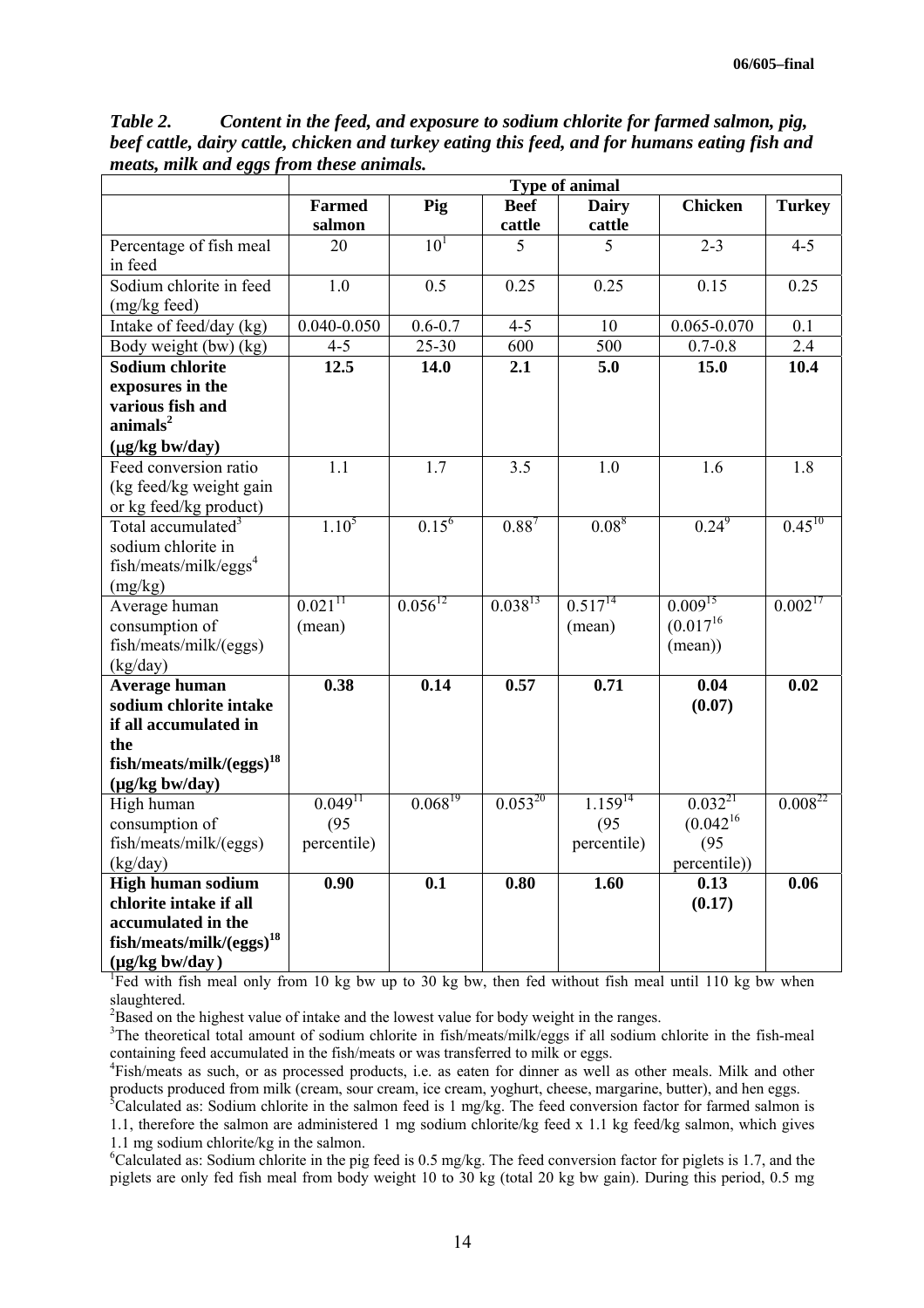sodium chlorite/kg feed x 1.7 kg feed/kg piglet, gives 0.85 mg sodium chloride/kg piglet. Total accumulation of sodium chlorite during this period is then 0.85 mg sodium chloride/kg piglet x 20 kg piglet, which gives 17.0 mg sodium chlorite. This amount of sodium chloride is divided by the slaughter weight of 110 kg, which gives 0.15 mg sodium chloride/kg slaughtered pork. 7

<sup>7</sup>Calculated as: Sodium chlorite in the beef cattle feed concentrate containing fish meal is 0.25 mg/kg. A feed conversion factor for beef cattle is estimated to 3.5 kg feed concentrate/kg weight gain. Therefore, the beef cattle are administered 0.25 mg sodium chlorite/kg feed x 3.5 kg feed concentrate/kg weight gain, which gives 0.88 mg sodium chlorite/kg in the beef.

 ${}^8$ Calculated as: Sodium chlorite in the dairy cattle feed is 0.25 mg/kg. The feed conversion factor for dairy cattle is 1.0. The cows are administered 0.25 mg sodium chlorite/kg feed x 10 kg feed/day, which gives 2.5 mg/kg sodium chlorite per cow per day. Further calculation on sodium chlorite content in milk is based on a milk production of 30 kg/day per cow. 2.5 mg sodium chlorite per cow divided by 30 kg milk/day = 0.08 mg sodium chlorite per  $kg$  (= litre) milk.

<sup>9</sup>Calculated as: Sodium chlorite in the chicken feed is 0.15 mg/kg. The feed conversion factor for chicken is 1.6, therefore the chickens are administered 0.15 mg sodium chlorite/kg feed x 1.6 kg feed/kg chicken, which gives 0.24 mg sodium chlorite/kg in the chicken.<br><sup>10</sup>Calculated as: Sodium chlorite in the turkey feed is 0.25 mg/kg. The feed conversion factor for turkey is 1.8,

therefore, the turkeys are administered 0.25 mg sodium chlorite/kg feed x 1.8 kg feed/kg turkey, which gives 0.45 mg sodium chlorite/kg in the turkey.<br><sup>11</sup>Calculated as mean or 95 percentile of intake in consumers only of fatty fish, i.e. fish with a fat content of >5

grams/100 g fish fillet (salmon, trout, halibut, mackerel, herring and eel), and included fatty fish products to spread on bread (10). It is assumed that farmed salmon is the main fatty fish consumed in Norway, and the only of these fish species being fed fish meal.

<sup>12</sup>Calculated as average intake of pork based on household surveys made by Statistics Norway (11).<br><sup>13</sup>Calculated as average intake of beef based on household surveys made by Statistics Norway (11).<br><sup>14</sup>Calculated as mea yoghurt, cheese, (light) margarine, (light) butter), but not included all milk products used in cooking (12).<br><sup>15</sup>Calculated as average intake of chicken (assuming 80% of intake of poultry is chicken) based on household

surveys made by Statistics Norway (11).<br><sup>16</sup>Calculated as mean or 95 percentile of intake in consumers only of hen eggs (not included all eggs used in

cooking) (12). <sup>17</sup>Calculated as average intake of turkey (assuming 20% of intake of poultry is turkey) based on household surveys made by Statistics Norway (11).

<sup>18</sup>A human body weight of 60 kg is used. <sup>19</sup>Calculated by dividing an intake of 24.8 kg pork per person per year (2006) in Norway by 365 days per year  $\frac{10}{10}$ Calculated by dividing an intake of 24.8 kg pork per pers

(13). <sup>20</sup>Calculated by dividing an intake of 19.2 kg beef per person per year (2006) in Norway by 365 days per year (13). <sup>21</sup>Calculated by dividing an intake of 11.8 kg chicken per person per year (2006) in Norway by 365 days per year

(14). <sup>22</sup>Calculated by dividing an intake of 2.9 kg turkey per person per year (2006) in Norway by 365 days per year (14).

Consumers in Norway have an estimated average daily intake of approximately 21, 56, 38, 9 and 2 g of fatty fish (mostly farmed salmon), pork, beef, chicken and turkey meats, respectively (Table 2). Estimated average daily intakes of milk and eggs were 517 and 17 g, respectively (Table 2). Using these values for intake, we calculated average exposure values of humans to sodium chlorite of 0.38, 0.14, 0.57, 0.04, 0.02, 0.71 and 0.07 µg/kg bw/day from intake of farmed fish, pork, beef, chicken, turkey, milk and eggs, respectively (Table 2). Highconsumers in Norway have an estimated daily intake of approximately 49, 68, 53, 32 and 8 g of fatty fish, pork, beef, chicken and turkey meats, respectively (Table 2). Estimated high daily intakes of milk and eggs were 1159 and 42 g, respectively (Table 2). Using these values for intake, we calculated high values for sodium chlorite exposure in humans of 0.90, 0.17, 0.80, 0.13, 0.06, 1.60 and 0.17 µg/kg bw/day from intake of farmed fish, pork, beef, chicken, turkey, milk and eggs, respectively (Table 2).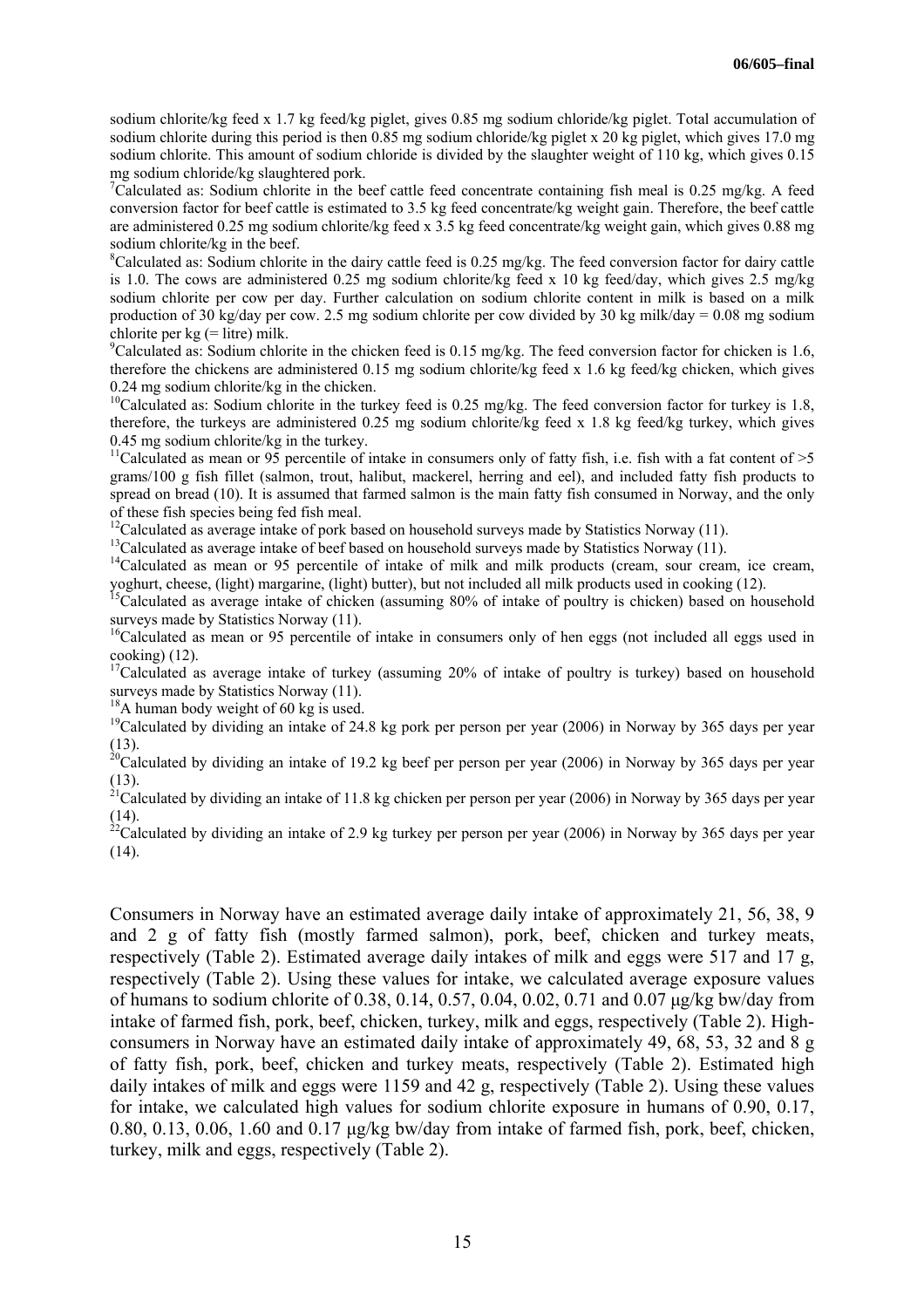### **3.1.1.3.Risk characterization**

#### **Animal health**

In the absence of available data indicating that fish (salmon) or domestic animals (pig, cattle, chicken and turkey) are significantly more sensitive to sodium chlorite than humans, the estimated exposures of these animal were compared to the human TDI value of 30 ug/kg bw/day. The TDI value was established by WHO for drinking water on the basis of neurodevelopmental toxicity, which should also be a relevant effect for animals. This TDI value is similar to the Rfd of 30 µg/kg bw/day for chlorite set by EPA.

Based on a daily intake of fish meal-containing feed, farmed salmon, pig, beef cattle, dairy cattle, chicken and turkey will be exposed to  $12.5$ ,  $14.0$ ,  $2.1$ ,  $5.0$ ,  $15.0$  and  $10.4$  µg of sodium chlorite/kg bw/day, respectively. Since these estimated exposures are all below the human TDI value of 30 µg/kg bw/day, no adverse effects on animal health would be expected from exposure to sodium chlorite from this use of  $XyRex^{\mathcal{D}}$  for treatment of fish being used for fish meal being included in animal feed.

Also for other  $XyRex^{\otimes}$  formulations used in connection with catching of pelagic fish, such as Ice Active and Spray-Ice, having a sodium chlorite concentration of 25 ppm (25 mg/kg), the estimated exposures (Table 2) would still be at or below the TDI value for sodium chlorite.

### **Human health**

This evaluation was based on a worst-case scenario, i.e. that all the sodium chlorite the fish and animals were exposed to were accumulating in their meats, milk or eggs. We calculated average and high sodium chlorite intakes for humans from consumption of farmed fish and meats, or milk and eggs, from animals being given feed containing fish meal made from XyRex®-treated fish. The average values were 0.38, 0.14, 0.57, 0.04, 0.02, 0.71 and 0.07 µg/kg bw/day from intake of farmed fish, pork, beef, chicken, turkey, milk and eggs, respectively (Table 2). Using values for high intake, we calculated high sodium chlorite exposures for humans of 0.90, 0.17, 0.80, 0.13, 0.06, 1.60 and 0.17 µg/kg bw/day from intake of farmed fish, pork, beef, chicken, turkey, milk and eggs, respectively (Table 2).

All of these estimated exposure values, both based on average and high intakes, are well below the TDI value for sodium chlorite of 30 µg/kg bw/day. In reality, some of the sodium chlorite will have been depleted while in contact with the fish (up to 50% depletion after 30 seconds immersion of fish filets in  $XvRex^*$ -formulations with 12.5 ppm sodium chlorite according to the information from XyRex<sup>®</sup> Ltd.). In addition, it is not likely that significant sodium chlorite will accumulate in the fish and meats, or milk and eggs, since it is excreted, primarily in the urine (as found for rats), which gives an even more conservative situation for humans.

Therefore, eating farmed fish and meats, or milk and eggs, from fish and domestic animals being given feed containing fish meal made from XyRex<sup>®</sup>-treated fish should not represent a health risk to humans. Even if overdosing of the fish should occur occasionally, no effects on human health are expected because of the uncertainty factor included in the estimation of TDI (i.e. 100), and since such an event is not likely to result in a daily increased exposure.

Also for other  $XyRex^{\otimes}$  formulations used in connection with catching of pelagic fish, such as Ice Active and Spray-Ice, having a sodium chlorite concentration of 25 ppm (25 mg/kg), the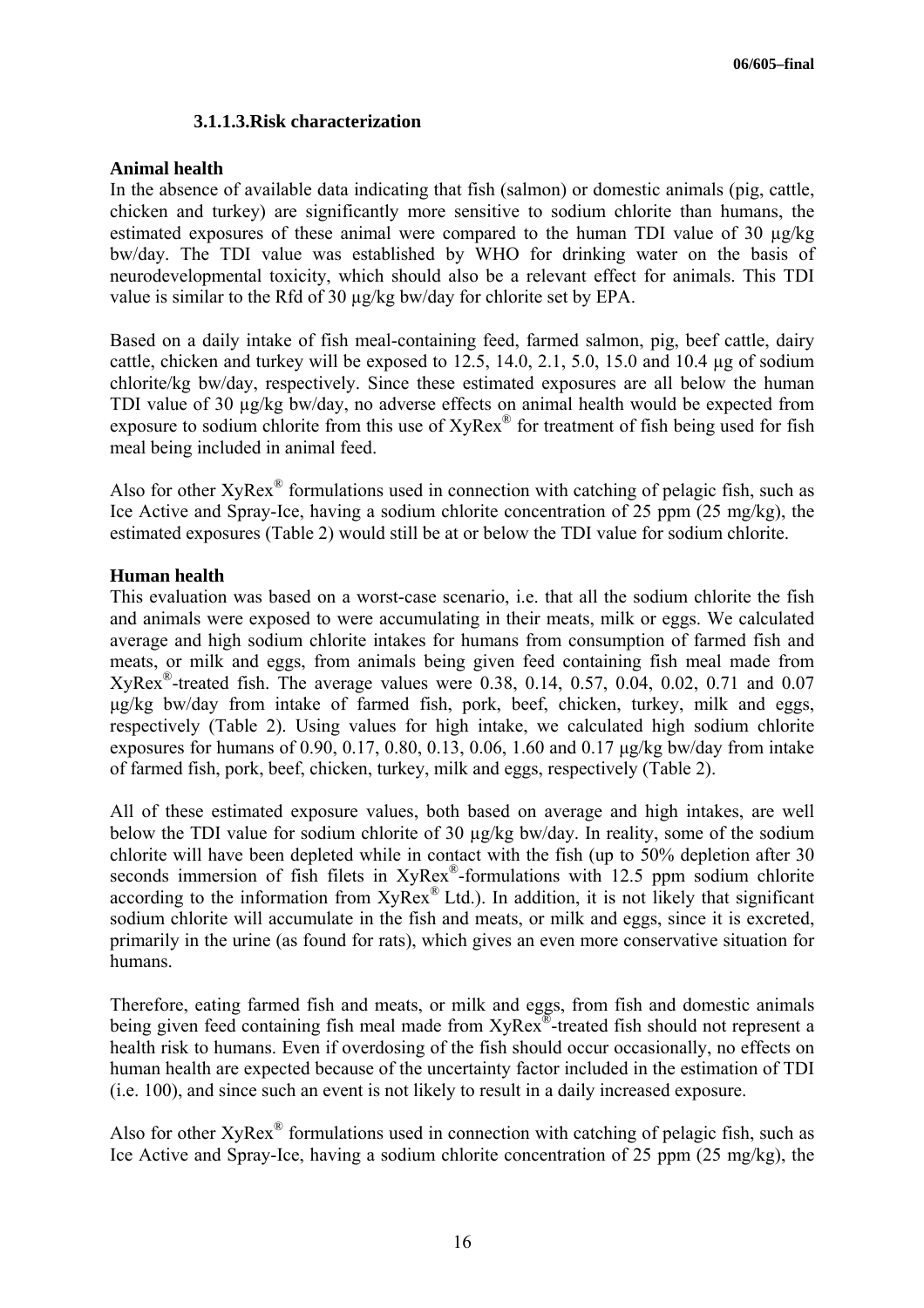estimated average and high exposure values for humans would still be well below the TDI value for sodium chlorite.

### **Conclusions**

The estimated exposures of farmed fish and domestic animals to sodium chlorite in their fishmeal containing feed, as well as for humans having average and high intakes of fish and meats, or milk and eggs, from these animals, are all below the TDI value of 30 µg/kg bw/day set for sodium chlorite. Therefore, no adverse effects on fish or animal health, or human health, would be expected by exposure to sodium chlorite from the use of  $XyRex^{\circ}$ formulations in RSW on board the fishing vessels catching fish being used for production of fish meal being included in fish and animal feed.

## **3.1.2. Sodium chlorate (CAS No. 7775-09-9)**

## **3.1.2.1.Hazard identification and characterization**

In beef cattle dosed with 62.5 or 130.6 mg/kg bw sodium<sup>[36</sup>Cl]chlorate for three consecutive days, the radiochlorine absorption was 62-68% of the total dose with the major excretory route being urine (15). Parent chlorate was 65-100% of the urinary radiochlorine and chloride was the only other radiochlorine species present. Also in swine orally dosed with 20, 40 or 60 mg/kg bw sodium<sup>[36</sup>Cl]chlorate for 30 hours, the elimination averaged 81.6-83.9% in urine and 1.1% across all doses in feces (16). Parent chlorate was always more than 97.4% in urine, and 39-77% in feces depending on the dose, the rest was chloride ion.

The toxicity database for chlorate is less extensive than that for chlorite. Oral  $LD_{50}$  values in the range of 185-8350 mg/kg bw have been reported in various mammals. Data on accidental poisonings indicate that the lethal dose to humans is about 230 mg/kg bw/day. The primary concern also with chlorate is oxidative damage to red blood cells.

Developmental toxicity (NTP Study TER97005), carcinogenicity studies and genetic toxicity studies (NTP Study TR-517) of sodium chlorate have now been completed by the National Toxicology Program (NTP) in U.S.A. (17). Female New Zealand White rabbits were dosed by gavage with 0, 100, 250, 500, 750 or 1000 mg/kg bw/day of sodium chlorate in a screening study, or with 100, 250 or 475 mg/kg bw/day of sodium chlorate in a developmental study, in both cases on gestational days 6 through 29, and terminated on gestational day 30 (17). Only transient changes in maternal food intake, urinary colour and/or output were noted at  $\geq 100$ mg/kg bw/day, but clear evidence of maternal toxicity was observed only at doses >475 mg/kg bw/day in the screening study. Sodium chlorate did not cause any significant treatment-related developmental toxicity in this study. Thus, the maternal and developmental toxicity NOAELs were greater than or equal to 475 mg/kg bw/day.

Groups of 50 male and 50 female F344/N rats were exposed to drinking water containing 0, 125, 1000 or 2000 mg/l sodium chlorate for 2 years (equivalent to average daily doses of approximately 5, 35 and 75 mg/kg bw/day for male rats, and 5, 45 and 95 mg/kg bw/day for female rats) (17). Survival of exposed rats was similar to that of the control groups. Mean body weights of all exposed groups were similar to those of the control groups throughout the study. Water consumption by exposed rats was generally similar to that of controls throughout the study. Serum concentrations of thyroxine and triiodothyronine were significantly reduced in 1000 and 2000 mg/l males and females on day 4, and in 2000 mg/l males and females at week 3. Serum concentrations of thyroid stimulating hormone were significantly increased in 1000 and 2000 mg/l males on day 4 and at week 3, in 1000 and 2000 mg/l females on day 4,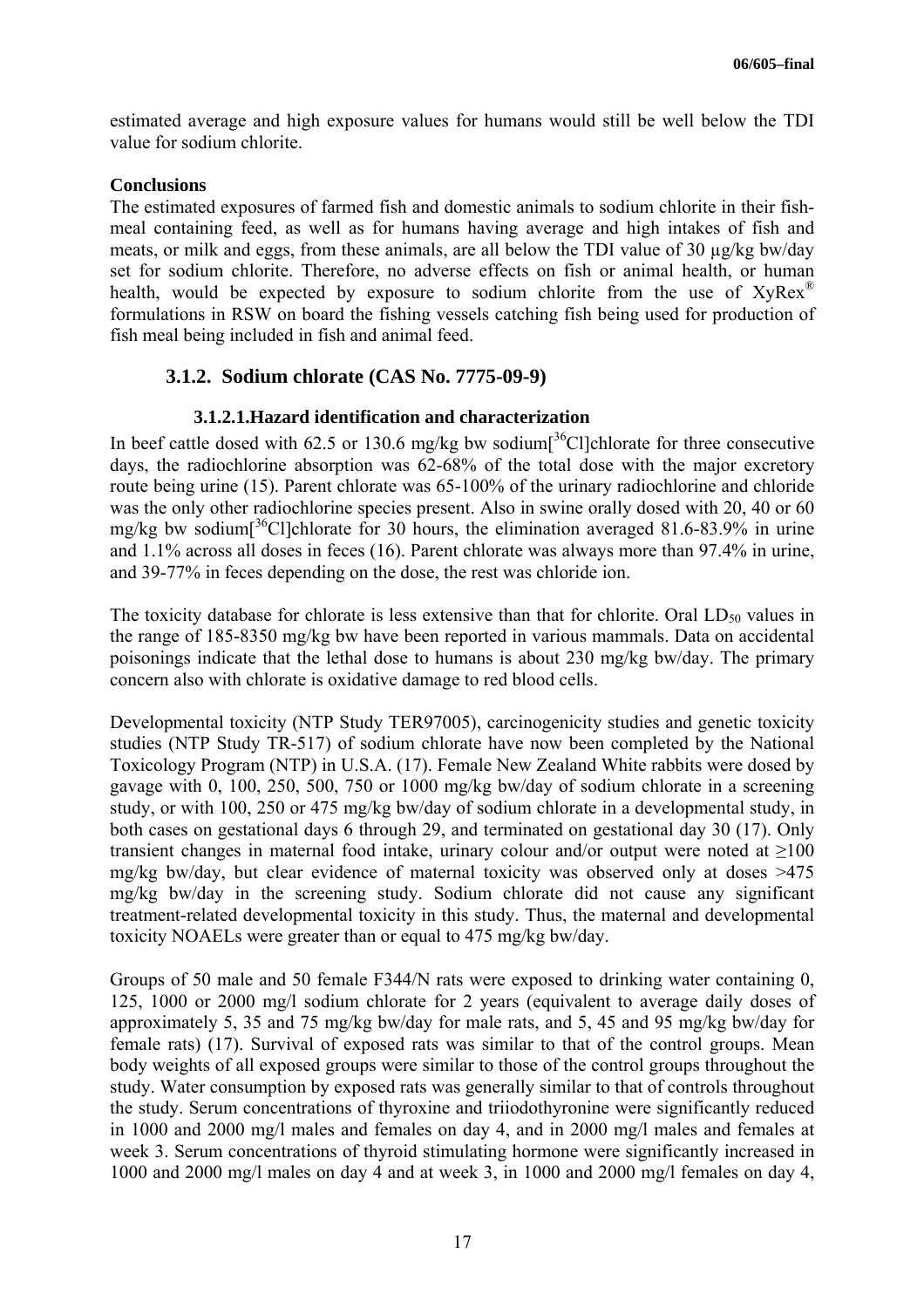in 2000 mg/l females at week 3, and in 2000 mg/l males and females at week 14. All special study rats in the 1000 and 2000 mg/l groups had thyroid gland follicular cell hypertrophy at 3 and 14 weeks. There were positive trends in the incidences of thyroid gland follicular cell carcinoma in male rats, and of thyroid gland follicular cell adenoma or carcinoma (combined) in males and females. The incidences of thyroid gland follicular cell hypertrophy were significantly increased in all exposed groups of males and in 1000 and 2000 mg/l females. Thyroid gland focal follicle mineralization occurred in most 1000 and 2000 mg/l female rats. The incidences of hematopoietic cell proliferation in the spleen of 2000 mg/l males and bone marrow hyperplasia in 1000 and 2000 mg/l males were significantly greater than those in the controls.

Groups of 50 male and 50 female  $B6C3F<sub>1</sub>$  mice were exposed to drinking water containing 0, 500, 1000 or 2000 mg/l sodium chlorate for 2 years (equivalent to average daily doses of approximately 40, 80 and 160 mg/kg bw/day for male mice, and 30, 60 and 120 mg/kg bw/day for female mice) (17). Survival of exposed mice was similar to that of the control groups. Mean body weights of exposed females were generally less than those of the control groups after week 84 of the study. Water consumption by exposed mice was generally similar to that of controls throughout the study. There was a positive trend in the incidences of pancreatic islet cell adenoma or carcinoma (combined) in female mice. Thyroid gland follicular cell hypertrophy was significantly increased in 2000 mg/l females. The incidences of bone marrow hyperplasia were significantly increased in all exposed groups of females.

In summary, under the conditions of this 2-year drinking water study (17), there was *some evidence of carcinogenic activity* of sodium chlorate in male and female F344/N rats based on increased incidences of thyroid gland neoplasms. There was *no evidence of carcinogenic activity* of sodium chlorate in male  $B6C3F<sub>1</sub>$  mice exposed to 500, 1000 or 2000 mg/l. There was *equivocal evidence of carcinogenic activity* of sodium chlorate in female B6C3F<sub>1</sub> mice based on marginally increased incidences of pancreatic islet neoplasms. Exposure to sodium chlorate resulted in nonneoplastic lesions in the thyroid gland of male and female rats and female mice, bone marrow of male rats and female mice, and spleen of male rats. None of these newer studies justify a change in the TDI previously set (see below).

Sodium chlorate was not mutagenic in *Salmonella typhimurium* strains TA97, TA98, TA100, TA102, TA104 or TA1535; all tests were conducted with and without exogenous metabolic activation (induced rat or hamster liver S9 enzymes) (17). *In vivo*, no increases in the frequencies of micronucleated normochromatic erythrocytes were seen in peripheral blood samples from male and female  $B6C3F_1$  mice exposed to sodium chlorate in drinking water for 3 weeks (17).

In two recent studies, chlorate was detected in skeletal muscle, adipose tissue and internal organs of beef cattle and swine given oral sodium $\int_0^{36}$ Cl]chlorate (15,16). In the beef cattle, chlorate represented 28-57% of the total radioactive residues in skeletal muscle, the rest being chloride, whereas in liver, kidney and adipose tissues, chlorate ion represented a smaller percentage of the total residues (15). In the swine, chlorate concentrations in edible tissues ranged from 0.01-0.49 mg/kg, with residues in liver and skeletal muscle generally lower than those in kidney and adipose tissue (16). Chlorate was concentrated in thyroid tissues (7.7-25.4 mg/kg) relative to edible tissues. No evidence for chlorite was observed in excreta or in tissues. However, whether chlorate would be detected in fish muscle is not known.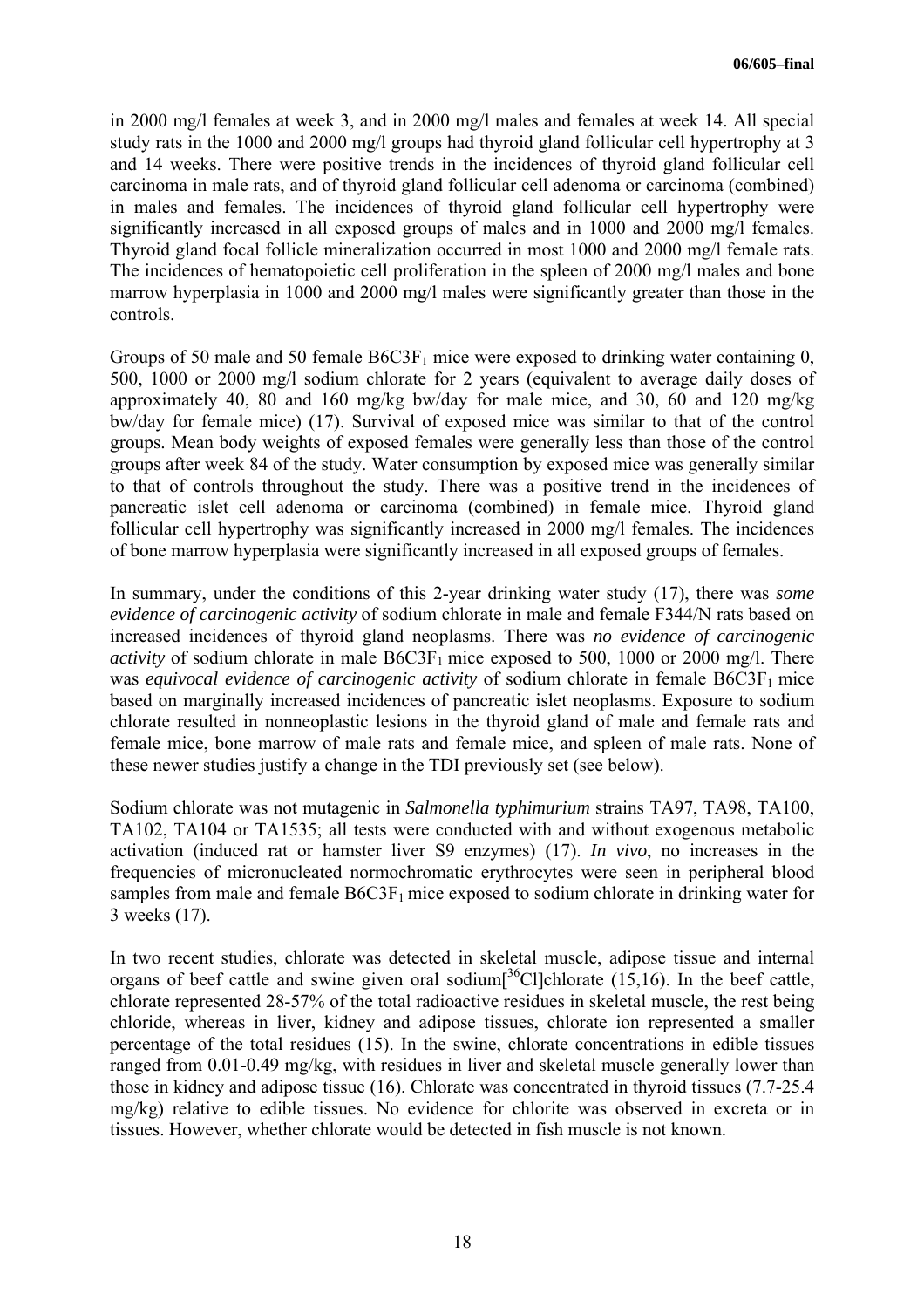WHO has set a provisional guideline value for chlorate in drinking water of 0.7 mg/l (3,4). It is provisional because use of chlorine dioxide as a disinfectant may result in the chlorate guideline value being exceeded, and difficulties in meeting the guideline value must never be a reason for compromising adequate disinfection. This guideline value was set on the basis of a TDI value of 30 µg/kg bw based on a NOAEL value of 30 mg/kg bw/day identified in a well-conducted 90-day study in rats, based on thyroid gland colloid depletion at the next higher dose, and using an uncertainty factor of 1000 (10 each for inter- and intraspecies variation, and 10 for the short duration of the study). Eighty % of the TDI was allocated to drinking water, and 60 kg bw and a consumption of 2 litres/day were used in deriving the guideline value.

#### **3.1.2.2.Exposure characterization**

The amounts of chlorate formed during use of  $XyRex^{\circ}$  are lower than the amounts of chlorite, since it is not added as an ingredient in these products and is formed by degradation of chlorine dioxide in lower amounts than chlorite, i.e. in a ratio of approximately 3:7 (2).

### **3.1.2.3.Risk characterization**

A TDI value for chlorate of 30  $\mu$ g/kg bw/day has been set for drinking water, which is similar to the TDI for sodium chlorite. The level of chlorate present in contact with the fish in the RSW tanks, and therefore in the fish meal made from this fish, in fish meal-containing feed, and subsequently in fish or domestic animals, and ultimately in the human foods made from these animals, is less than for chlorite, as explained above. Since the risk characterization of chlorite concluded that the exposures of fish, domestic animals or humans were below the TDI value, and consequently that there were no health risks for fish or domestic animals, or for humans, from the specified use of the XyRex<sup>®</sup> formulations, the same conclusions are valid also for chlorate, having a similar TDI value.

#### **Conclusions**

The estimated exposures of farmed fish and domestic animals to sodium chlorate in their fishmeal containing feed, as well as for humans having average or high intakes of fish and meats, or milk and eggs, from these animals, are all below the TDI value of 30 µg/kg bw/day set for sodium chlorate. Therefore, no adverse effects on fish or animal health, or human health, would be expected by exposure to sodium chlorate from this use of  $XyRex^{\circledR}$  formulations in RSW on board the fishing vessels catching fish being used for production of fish meal being included in fish and animal feed.

## **3.2.Risk assessment of potential by-products formed after use of XyRex® formulations**

## **3.2.1. By-products such as polychlorinated dioxins and furans**

Polychlorodibenzo-*p*-dioxins (PCDD) and polychlorodibenzo-furans (PCDF) are formed from organic material in the presence of chlorine at temperatures between 250 and 450°C (18,19). Fish meal are made from fish cooked at 100°C. Since the fish meal used for animal feed and for human consumption are dried at a temperature below 130°C and 90°C, respectively (20), it is not likely that dioxins or furans are formed from the chlorine substances present in the fish meal from the use of  $XyRex^{\circledR}$  formulations. It is more likely that simpler chlorine compounds are formed than complex ones like dioxins and furans. In addition, only very small amounts of chlorine substances will be present in the fish meal (see below).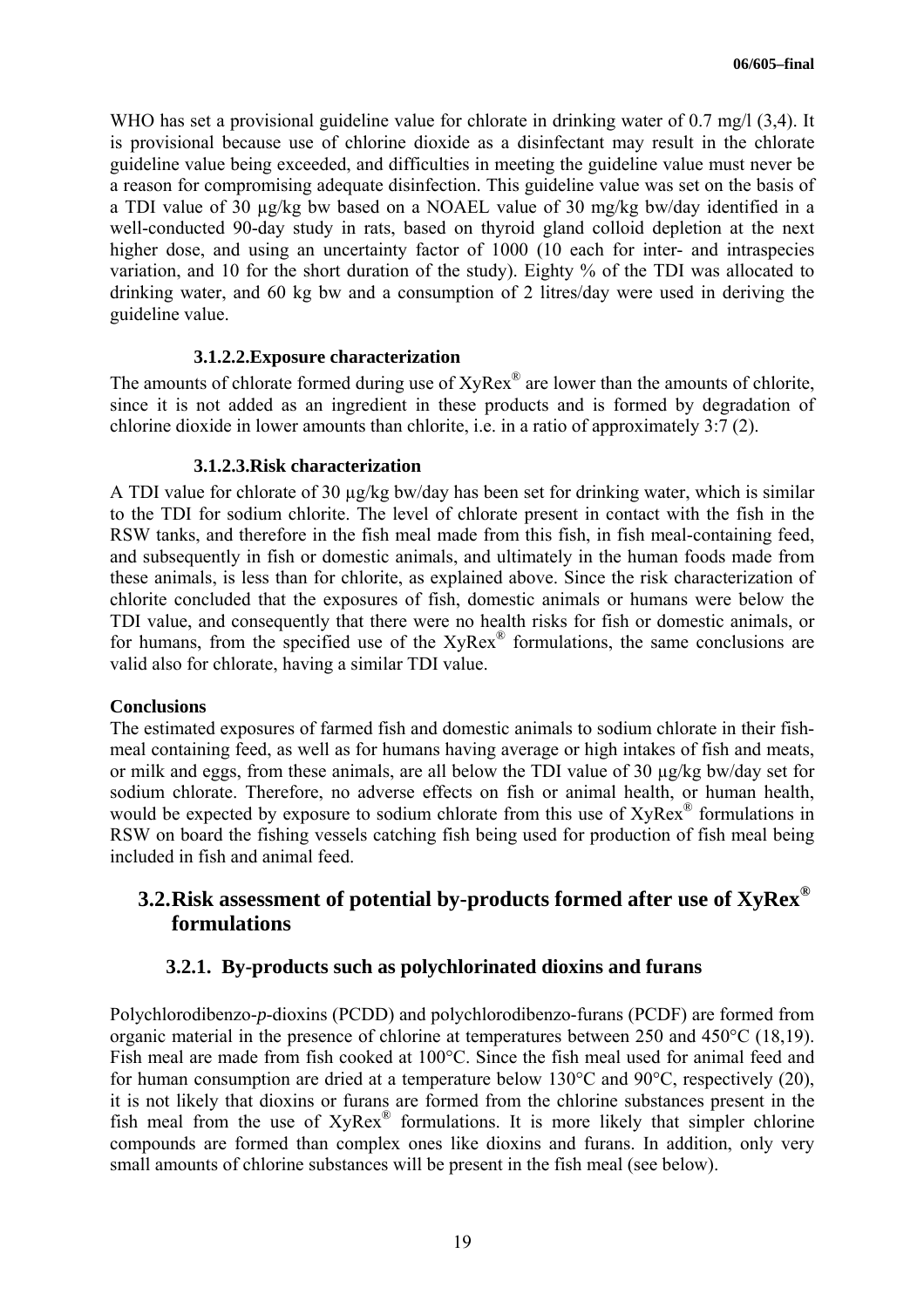### **Conclusions**

Because the temperatures used for cooking and drying during fish meal production are well below the temperatures where dioxins and furans are formed, the formation of these substances in this situation is unlikely.

## **3.2.2. By-products known from drinking water disinfected with chlorine dioxide or chlorite**

The use of chlorine dioxide in drinking water disinfection has increased in later years because of concerns regarding formation of potentially harmful trihalomethanes and other chlorination by-products when using chlorine for disinfection, especially when organic material, such as humus, is present (6). As opposed to chlorine, which reacts mainly via oxidation and electrophilic substitution, chlorine dioxide reacts only by oxidation. This explains why it does not produce organochlorine compounds. Several studies showed that the total organic halogens formed with chlorine dioxide are 1-15% of what are formed with chlorine (6). The major inorganic chlorine dioxide by-products are chlorite and chlorate. The application of chlorine dioxide produces about 0.5-0.7 mg chlorite and 0.3 mg chlorate per mg chlorine dioxide (6). Chlorite ion is also produced when chlorine dioxide reacts with organic compounds. In contrast to chlorine treatment, chlorine dioxide generally forms reduced levels of halomethanes in drinking water, but can increase the levels of other potentially toxicologically important by-products (21,22). At a pilot plant in U.S.A., no halomethanes, but more than 40 different semivolatile organic disinfection by-products were detected after various chlorine dioxide treatments of raw river water, including maleic anhydrides and halopropanones (21). However, the concentration range was very low in this study, being 1-10 ng/l for semivolatile compounds, and around 0.05 mg/l for total organic halide compounds. No data has been found on how formation of by-products is affected when using chlorine dioxide directly on fish, where much more organic material is present, than when using it for disinfection of drinking water or swimming pools.

Chlorine dioxide does not oxidize bromide, present in sea-water, without sun light present. Therefore, chlorine dioxide from the use of XyRex<sup>®</sup> products added to sea-water in the RSW tanks, should not give rise to formation of bromoform or bromate (6).

Also, little is known about potential formation of by-products from reaction of chlorite or chlorate with organic materials. However, no chlorinated organics were detected after reactions of acidified sodium chlorite (ASC) with poultry carcasses (2).

The exact amounts of chlorine dioxide, chlorite and chlorate present together with the fish after use of XyRex® products are not known, and will probably vary with time because of their reactivity, and are depending on pH and temperature. Therefore, no exact calculations of by-product formation from the use of XyRex® products can be performed. Since the amounts of these compounds present with the fish are low, we regard any significant health risks from such by-products to be unlikely. However, further data might be needed to confirm that chlorinated compounds are not generated to a significant extent.

### **Conclusions**

Since the amounts of chlorine compounds present with the fish are low, we regard any significant health risks from chlorination by-products to be unlikely. However, further data might be needed to confirm that chlorinated compounds are not generated to a significant extent from the use of XyRex® formulations.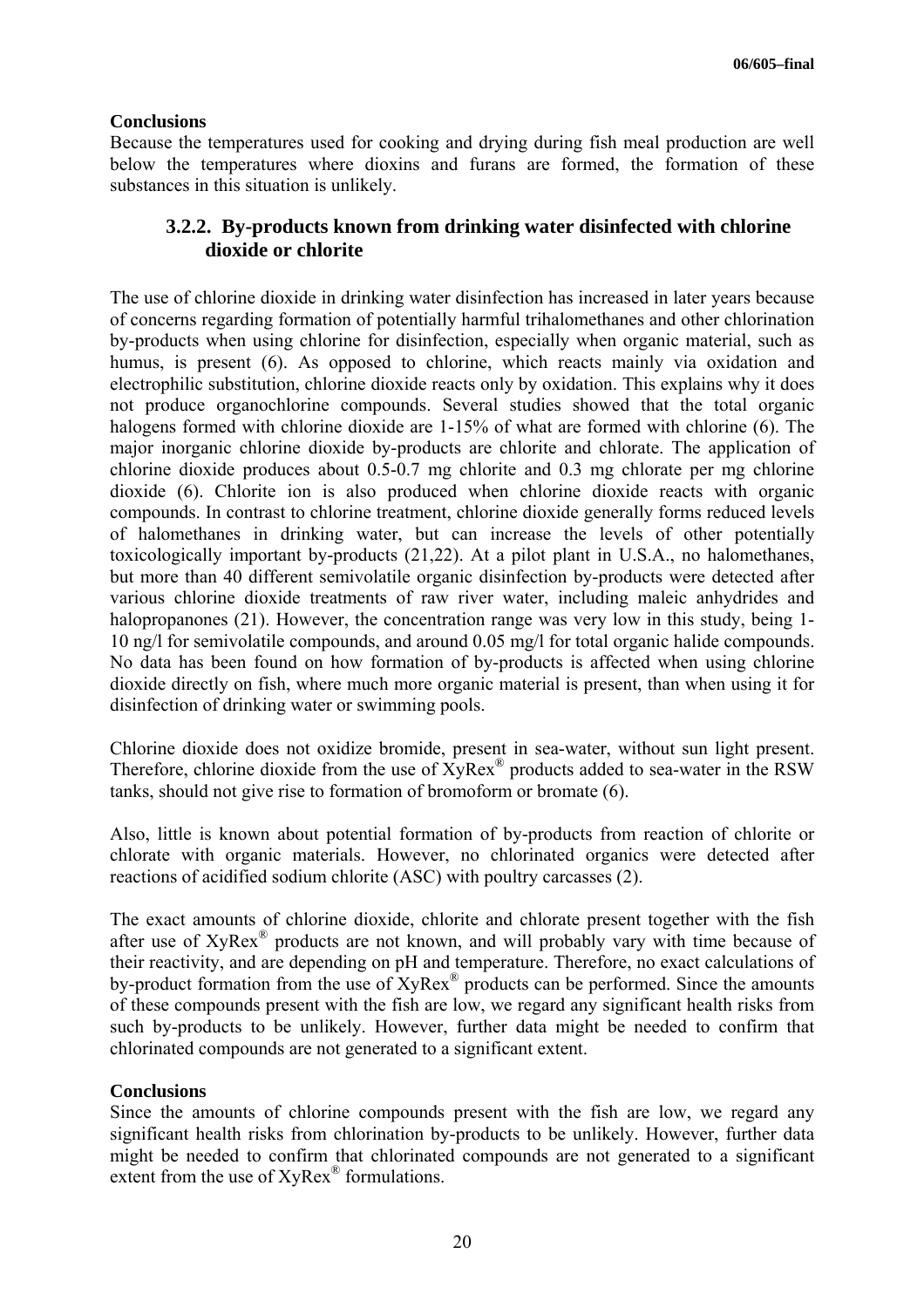## **3.2.3. By-product formation and effects on quality by reactions of components in the XyRex® formulations with proteins, fat and carbohydrates in the fish**

The European Food Safety Authority (EFSA) has recently evaluated the use of acidified sodium chlorite (ASC) and chlorine dioxide on poultry carcasses (2) since these substances may potentially interact with either organic matter in solution or protein, fat and carbohydrate compounds giving rise to different reaction products. ASC is a combination of sodium chlorite and any acid generally approved in food. The principle of the  $XyRex^{\mathcal{B}}$ -formulations is similar to ASC, except that the producer claims that the natural low pH of the fish make the addition of an acid unnecessary. Therefore, similar reactions on protein, fat and carbohydrate compounds may take place in fish treated with XyRex® formulations as when using ASC. In theory, the quality of the fish meal and fish oil produced from  $XyRex^*$ -treated fish may be affected.

The data reported by EFSA showed that ASC did not significantly affect the protein or fat content in poultry carcasses, except for some indication of oxidation of the skin (2), and no chlorinated organic by-products were formed.

Experimental results have shown that chlorine dioxide can readily react with amino acids, peptides, proteins and lipids. Chlorine dioxide reacts with free amino acids and dipeptides in solution giving rise to by-products. Reaction of chlorine dioxide with 21 amino acids and 3 peptides under laboratory conditions at pH 6 showed that only 2 amino acids (tyrosine and hydroxyproline) and the peptides produced by-products with mutagenic potential in the Ames *Salmonella typhimurium* assay using strains TA100 and TA98 with and without metabolic activation. With metabolic activation, the mutagenic activity was lower. Chemical by-product species responsible for this activity were not identified (23). By-products arising from the reaction of chlorine dioxide with L-tryptophan were also found to be direct-acting mutagens to the *Salmonella typhimurium* strains TA100 and TA98, and some fractions of the mutagenic reaction mixture also significantly increased the frequency of sister chromatid exchange in Chinese hamster ovary cells in the absence of activation (24).

However, chlorine dioxide treatment of poultry chiller water samples has been found not to induce significant levels of revertants in *Salmonella typhimurium* strain TA100 without metabolic activation (not tested with metabolic activation), even when tested at four times the level required for disinfection (25). Furthermore, organic extracts of Atlantic salmon and red grouper fillets treated with 20 and 200 mg/kg aqueous chlorine dioxide for 5 minutes did not show mutagenic activity in the *Salmonella typhimurium* strains TA98 and TA100 with and without activation (26). The reaction products in the treated aqueous solutions processed similarly did not show mutagenic activity either (26).

Chlorine compounds can readily react with lipids and be incorporated into free fatty acids as shown by model experiments using radiolabelled aqueous solutions of chlorine dioxide (27). Total susceptible fatty acids represent up to 50% of the total lipid content of poultry muscles and results show that the most susceptible are polyunsaturated fatty acids. However, the extent of incorporation of chlorine into lipids was shown to be very low. Chlorine dioxide is by and large less reactive with lipids than hypochlorous acid (27). Furthermore, no effects on protein or lipid contents were reported after treatment of Atlantic salmon and red grouper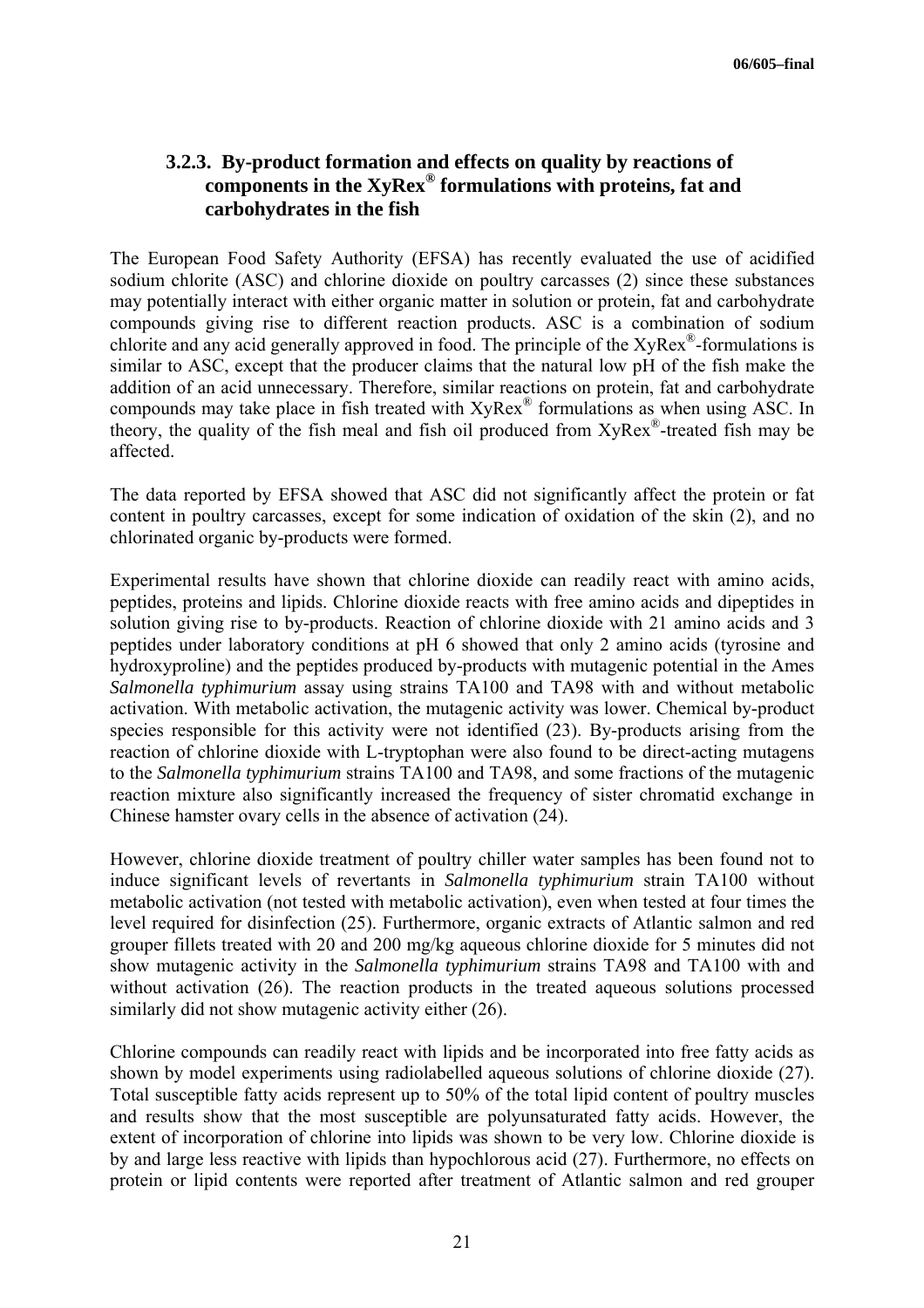fillets with 20, 40 100 and 200 mg/kg chlorine dioxide in brine (3.5% NaCl solution) for 5 minutes (28). Such treatments did not cause any obvious change in the fatty acid compositions of treated fishes, and only thiamin and riboflavin contents were lowered after treatment with chlorine dioxide in brine, but also in brine without chlorine dioxide, possibly due to a solubilization effect of salt on the vitamins.

The double bonds in the fatty acid moieties can undergo oxidation and addition in the presence of electrophiles, such as chlorine dioxide. The major reaction of chlorine dioxide is oxidation, rather than chlorination. Fatty acids in fish are more unsaturated than fatty acids in poultry, and therefore more easily oxidized than fatty acids in poultry carcasses (29). If the fatty acids in the fish treated with the XyRex<sup>®</sup> formulations are oxidized significantly, the quality of the fish oil produced from this fish may be affected.

Reactions of chlorine dioxide with aldehydes and ketones as well as carbohydrates have also been reported under laboratory conditions, giving rise to the formation of carbonyl compounds and oxidation reaction products, respectively (2). However, it appears that the amounts of carbohydrates and volatile aldehydes and ketones in poultry carcasses are too low to result in formation of significant levels of by-products of toxicological relevance. No data are available regarding carbohydrate content of fish.

### **Conclusions**

Based on the somewhat limited data available on reactions of ASC and chlorine dioxide with poultry carcasses or fish, a significant formation of harmful, i.e. mutagenic, by-products from the use of the XyRex<sup>®</sup> formulations on fish is not expected. A negative effect on the quality of the fish oil, if substantial oxidation is taking place, can not be ruled out.

## **4. Environmental risk assessment**

The use of  $XyRex^{\circledast}$  formulations results in the release of five primary compounds: chlorite  $(CIO<sub>2</sub>)$ , chlorate  $(CIO<sub>3</sub>)$ , and chlorous acid  $(HClO<sub>2</sub>)$ , chlorine dioxide  $(CIO<sub>2</sub>)$  and chloride (CI). However, as described above sodium chlorite and sodium chlorate are the main compounds formed, and the environmental risk assessment of the use of XyRex<sup>®</sup> formulations will therefore be limited to these two compounds.

Chlorite has been shown to be relative non-toxic to brown algae, but much more toxic to green and blue-green algae and bacteria (30), with a reported LOEC of 0.08 mg/l in a green algae. In freshwater, chlorite  $LC_{50}$  in rainbow trout *(Oncorhynchus mykiss)* is reported to be 208.76 mg/l (31). In another study, chlorite 96-hour  $LC_{50}$  values for larval and adult rainbow trout were 106 and 149 mg/l, respectively (7), indicating that larvae are more sensitive than adult rainbow trout.

Risk posed by chlorate has been assessed on aquatic organisms, and the geometric mean  $E(L)C_{50}$  values for both freshwater and marine species were 38 5883 mg/l, 563 mg/l, 2442 mg/l, 3185 mg/l for microorganisms, microalgae, invertebrates and fish, respectively (32). Marine macro red algae were insensitive to chlorate, whereas marine macro brown algae (e.g., Fucus sp.) appeared to be exceptionally sensitive to chlorate. In macro brown algae, adverse long-term effects were reported in concentrations as low as 0.015 mg/l (32). NOEC after 6 months was reported to be approximately 0.005 mg/l (30,32). Chlorate has also been shown to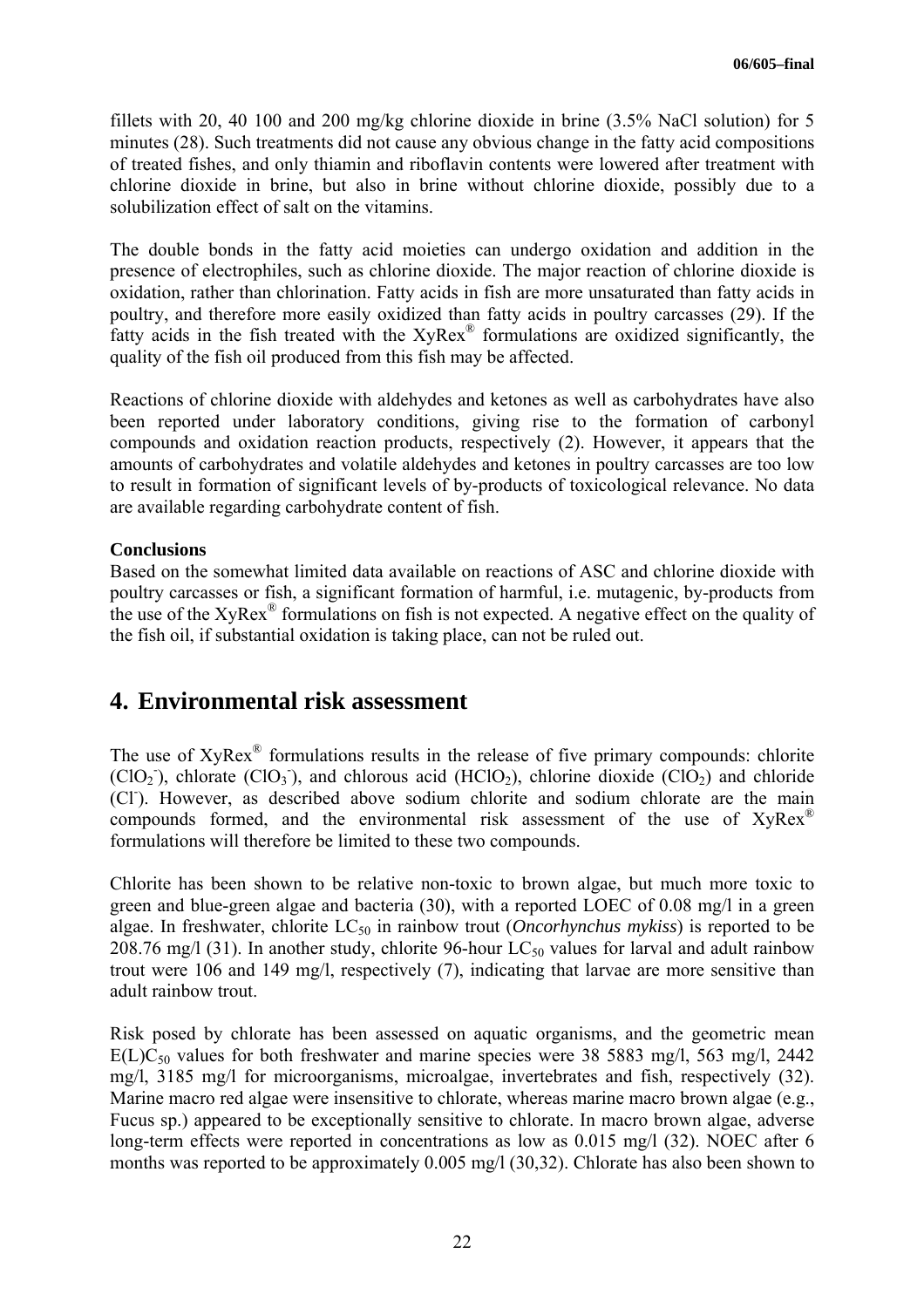be toxic to marine micro algae, particularly in nitrate limited waters, although the sensitivity appears to differ between species (33).

The possible ecological impacts of  $XyRex^{\mathcal{R}}$  are related to the release of water containing sodium chlorite and sodium chlorate into the sea, and in particular with respect to marine brown algae, and possibly also green algae. Harmful effects due to exposure may occur during unloading of catchments if RSW containing these compounds leaches or is intentionally discharged into the sea. If the concentration in released water is high, local effects on marine biota, in particular on brown algae, and possibly also green algae, may occur. To avoid possible local effects on marine algae, the concentrations of chlorate and chlorite in the marine environment should be below 0.015 mg/l and 0.08 mg/l, respectively. Release of RSW in harbour areas is forbidden by law in Norway and will be reported to the police (Norges Sildesalgslag (personal communication with Kenneth Garvik), Karmsund Fiskemel AS (personal communication with Ståle Stonghaugen) and Egersund Sildeoljefabrikk AS & Co (personal communication with Olaf Unhammer)). Hence, the RSW is released from the fishing vessels in open sea during transport. Therefore, the concentrations of sodium chlorite and sodium chlorate in the sea-water will rapidly be diluted around the release point, and are not likely to have any adverse effects, and therefore do not pose an environmental risk.

#### **Conclusions**

Release of RSW in harbour areas is forbidden by law in Norway. The concentrations of sodium chlorite and sodium chlorate in RSW being released from the fishing vessels to open sea during transport will rapidly be diluted around the release point, and are therefore not likely to have any adverse effects. The specified use of XyRex<sup>®</sup> formulations in RSW on board fishing vessels is therefore not expected to be of significant environmental concern.

## **5. Lack of and uncertainties in the data**

## **5.1.Estimation of exposure to the components in XyRex®**

In this risk assessment, the exposure calculations are based on a worst-case scenario where the maximum concentrations of sodium chlorite and sodium chlorate in the  $XyRex^{\circledR}$  formulations used in RSW tanks on board the fishing vessels catching the fish for fish meal production are transferred to the fish meal, and further transferred in the fish meal-containing feed to either farmed fish or domestic animals. Thereafter, human exposures through consumption of meats from the farmed fish and domestic animals, or from milk and eggs, are based on worst-case calculations where all the sodium chlorite and sodium chlorate that were estimated to be fed to the fish and animals through fish meal, are assumed to accumulate in their flesh or transfer into milk and eggs. In all the steps leading to the final exposure values (Tables 1 and 2), data were collected from available sources in Norway, i.e. from Fiskeriforskning, Bergen (personal communication with Øistein Høstmark) and Felleskjøpet Fôrutvikling, Trondheim (personal communication with Hallgeir Sterten and Kari Ljøkjel).

Obviously, there are uncertainties in the final calculated exposure values, since there are some variation and uncertainties in all of these data. However, in reality, a significant amount of the sodium chlorite in the XyRex<sup>®</sup> formulations will be depleted during the disinfection process and not end up in the fish meal and hence not in the feed. Furthermore, both sodium chlorite and sodium chlorate will to a large extent be excreted rather than accumulated in the meats of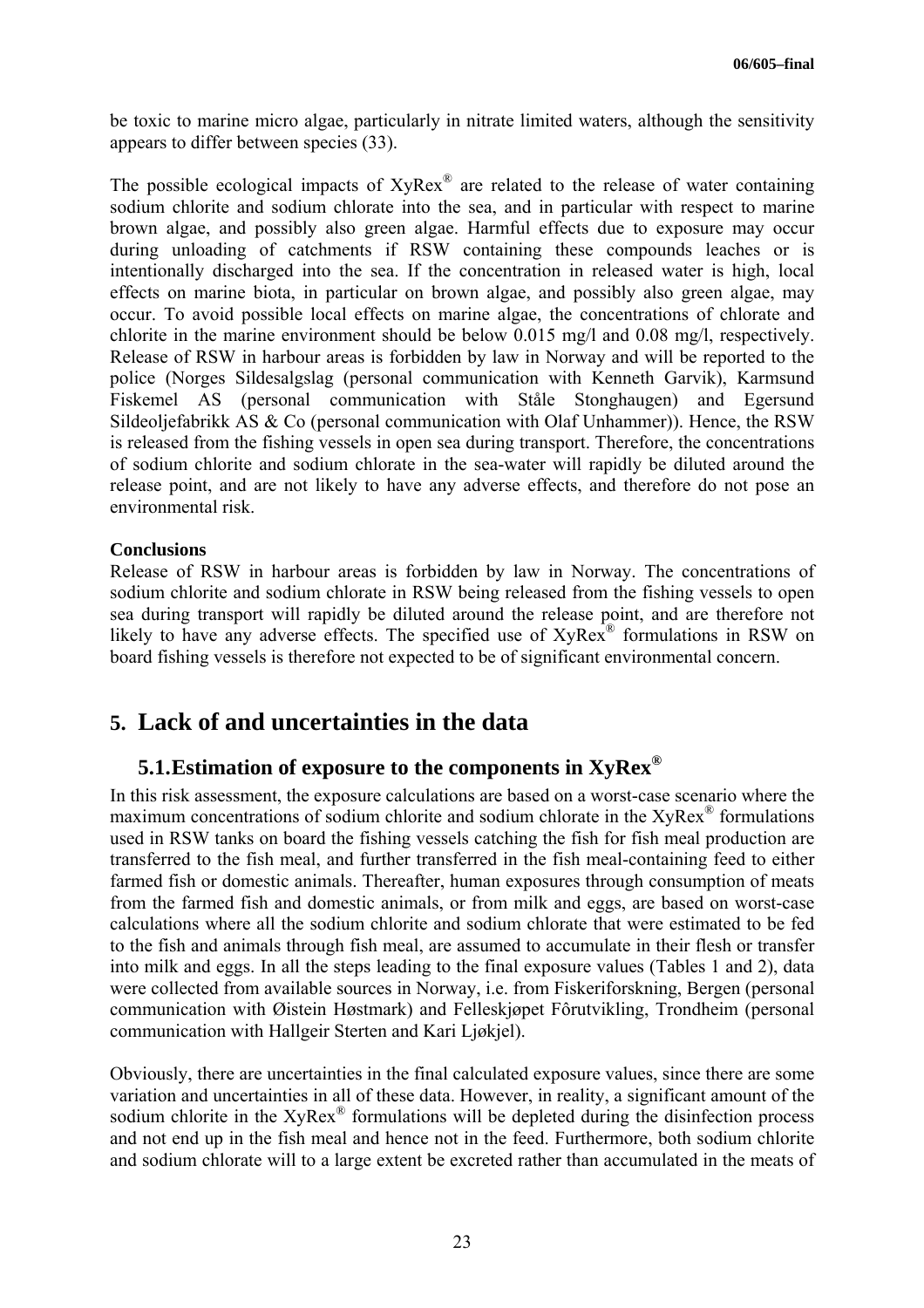fish and animals, or transferred into milk and eggs. Therefore, the real exposure values will in reality be lower than the values estimated here.

There are additional uncertainties in the data for human intake of the various types of meats in Norway. However, also the intake estimated on the basis of wholesales data, being higher than the real consumption, gave human exposure values below the TDI values.

Therefore, the Scientific Panel of Animal Feed finds that the present risk assessment is conservative and valid, since the potential errors are all on the side of caution.

## **5.2.Contribution to the exposures from other sources**

Potential exposures from other sources are not included in the risk characterizations of sodium chlorite, sodium chlorate and by-products above. The major route of exposure to sodium dioxide, sodium chlorite and sodium chlorate is through disinfection of drinking water (3,4). The potential by-products that may be formed by the use of  $XyRex^{\mathcal{R}}$  are also mainly formed by disinfection of drinking water. Chloride dioxide, sodium chlorite and sodium chlorate may also occur in foodstuffs as a results of their use in flour processing, as a decolorizing agent for carotenoids and other natural pigments (chloride dioxide), and as bleaching agents in the preparation of modified food starch (sodium chlorite). Chloride dioxide is also used as a bleaching agent for cellulose, paper pulp and oils, and for cleaning and detanning leather. Sodium chlorite is also used as a bleaching agent in production of paper and paperboard products, including food packaging materials, and in textiles and straw products, as well as in the manufacture of waxes, shellacs and varnishes. Sodium chlorate is used in the preparation of chlorine dioxide, in the manufacture of dyes, matches and explosives, for tanning and finishing leather, and in herbicides, fungicides, defoliants and desiccants in agriculture.

Data for potential exposures from other sources was available only for sodium chlorite. The levels of chlorite in drinking water when chlorine dioxide is used for disinfection were reported in one study to range from 3.2 to 7.0 mg/l (3,4). These levels contribute substantially more than the contributions from the use of XyRex® formulations as estimated in this risk assessment. However, chlorine dioxide, which generates sodium chlorite and sodium chlorate, is not used for disinfection of drinking water in Norway at present, and therefore do not add to the total exposure either of domestic animals or humans.

### **5.3.Exposure to mixtures of compounds**

Evaluation of potential additive or synergistic effects of exposures to multiple compounds simultaneously has not been performed in this risk assessment.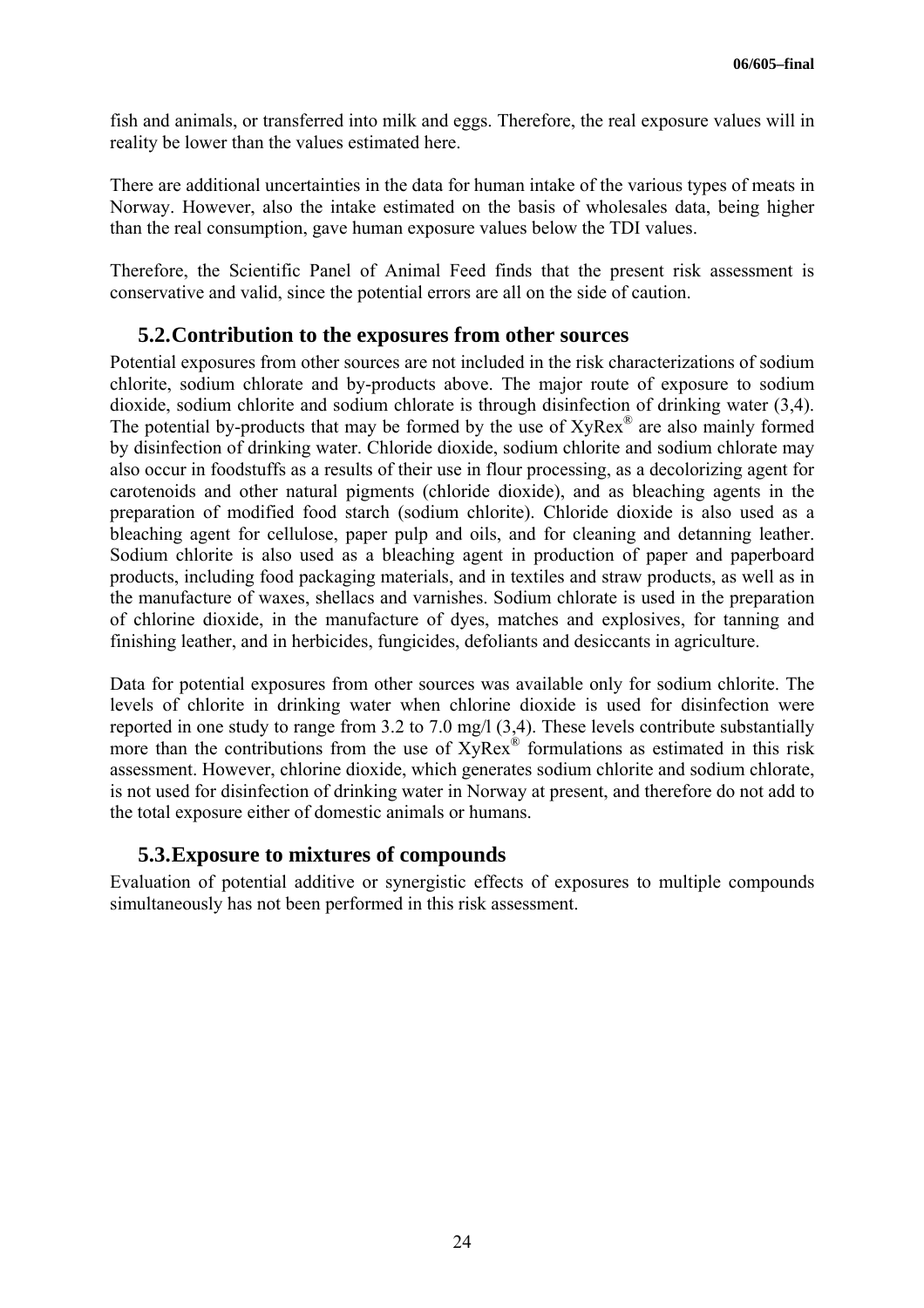## **6. Conclusions**

- The use of the  $XyRex^{\circ}$  formulations with a sodium chlorite content of 12.5 ppm will mainly result in the release of sodium chlorite and sodium chlorate, which therefore are the residual components in the XyRex® formulations that may cause concern for health risks. The estimated exposures of farmed fish and domestic animals to sodium chlorite and sodium chlorate through their fish-meal containing feed are all below the TDI value of 30 µg/kg bw/day set for both sodium chlorite and sodium chlorate. Therefore, no adverse effects on fish or animal health would be expected from exposure to sodium chlorite and sodium chlorate from the use of XyRex® formulations in RSW on board fishing vessels catching fish being used for fish meal being included in fish and animal feed.
- The intakes of sodium chlorite and sodium chlorate for humans from consumption of farmed fish and meats, or milk and eggs, from domestic animals being fed on fish meal from XyRex ®-treated fish were estimated assuming the worst-case scenario that all the sodium chlorite and sodium chlorate the fish and animals were exposed to were accumulating in their meats, milk and eggs. These estimated average and high exposures to farmed salmon, pork, beef, chicken and turkey meats, or milk and eggs, are well below the TDI value for both sodium chlorite and sodium chlorate of 30 µg/kg bw/day. In reality, a significant amount of the sodium chlorite in the XyRex<sup>®</sup> formulations will be depleted during the disinfection process and not end up in the fish meal and thereafter in the feed, and both sodium chlorite and sodium chlorate will to a large extent be excreted rather than accumulated in the meats of fish and animals, which gives an even more conservative exposure situation for humans.
- Because the temperatures used for cooking and drying during fish meal production are well below the temperatures where dioxins and furans are formed, the formation of these substances in this situation is unlikely. Also, since the amounts of chlorine compounds present with the fish are low, we regard any significant health risks from chlorination byproducts to be unlikely. However, further data might be needed to confirm that chlorinated compounds are not generated to a significant extent from the use of XyRex® formulations. Based on the available data on reactions of ASC and chlorine dioxide with proteins and lipids in poultry carcasses or fish, a significant formation of harmful, i.e. mutagenic, byproducts from the use of the XyRex® formulations on fish is not expected. A negative effect on the quality of the fish oil, if substantial oxidation is taking place, can not be ruled out.
- Release of RSW in harbour areas is forbidden by law in Norway. The concentrations of sodium chlorite and sodium chlorate in RSW being released from the fishing vessels to open sea during transport will rapidly be diluted around the release point, and are therefore not likely to have any adverse effects. The specified use of  $XyRex^{\mathcal{R}}$  formulations in RSW on board fishing vessels is therefore not expected to be of significant environmental concern.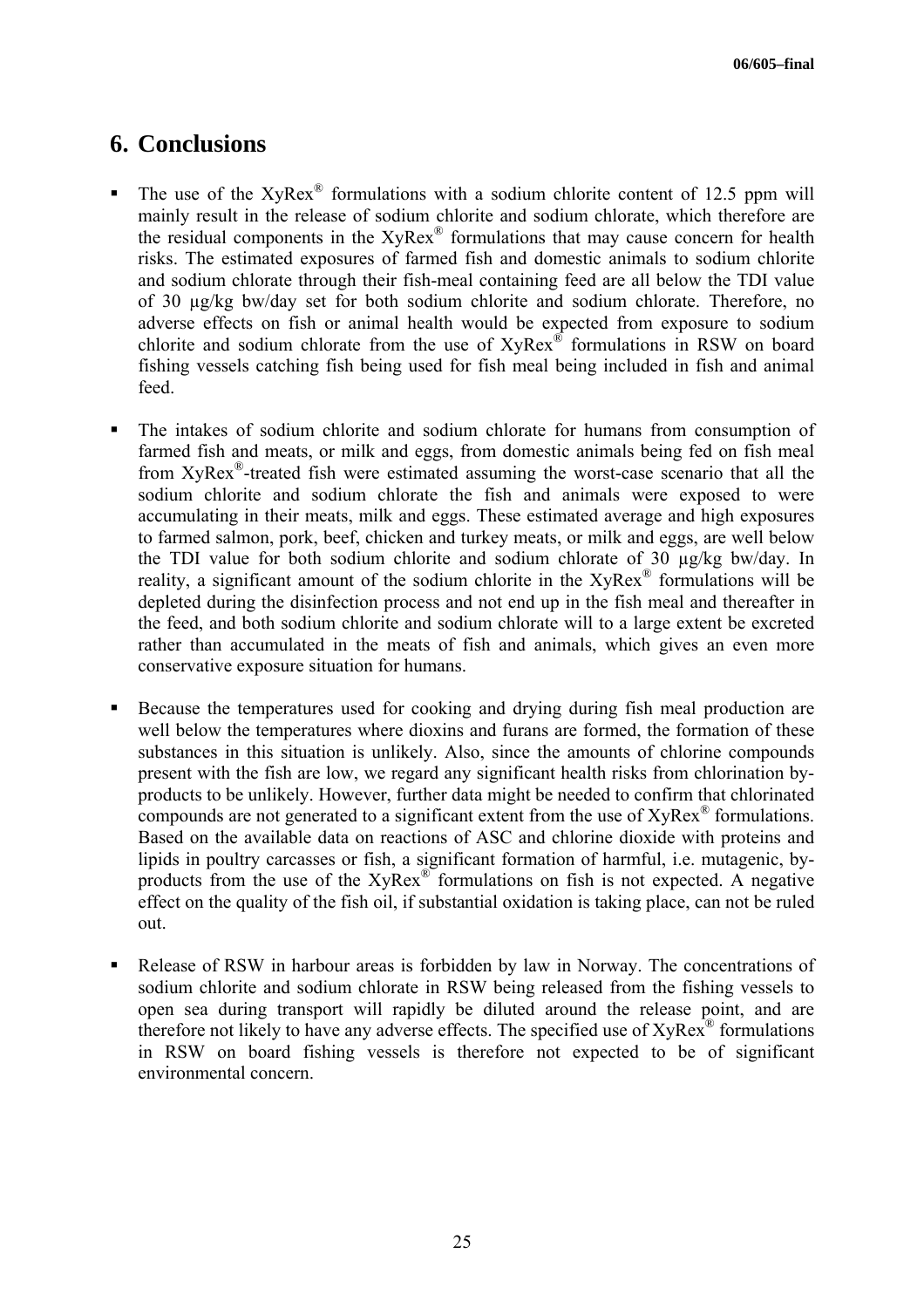# **7. References**

- 1 Lide DR (editor)*.* CRC Handbook of chemistry and physics, CRC Press Inc., London, 2003.
- 2 The European Food Safety Authority (EFSA). Opinion of the Scientific Panel on food additives, flavorings, processing aids and materials in contact with food (AFC) on a request from the Commission related to Treatment of poultry carcasses with chloride dioxide, acidified sodium chlorite, trisodium phosphate and peroxyacids. Question  $N<sup>o</sup>$ EFSA Q-2005-002, Adopted on 6 December 2005. The EFSA Journal 2005;297:1-27. Available **Example 18** Separate Line and Separate Line and Separate Line and Separate Line Line and Separate Line Line and Separate Line and Separate Line and Separate Line and Separate Line and Separate Line and Separate http://www.efsa.europa.eu/etc/medialib/efsa/science/afc/afc\_opinions/1304.Par.0001.F ile.dat/afc\_op\_ej297\_poultrytreatment\_opinon\_en-rev2.pdf.
- 3 World Health Organization (WHO). Guidelines for Drinking-water Quality. Third edition. Geneva, 2004. Available from: URL: http://www.who.int/water\_sanitation\_health/dwq/GDWQ2004web.pdf.
- 4 Chlorite and chlorate in drinking-water. Background document for development of WHO *Guidelines for Drinking-water Quality*. WHO/SDE/WSH/05.08/86. Available from: URL: http://www.who.int/water\_sanitation\_health/dwq/chemicals/chlorateandchlorite0505.p
- df. 5 U.S. Environmental Protection Agency (EPA). Toxicological review of chlorine dioxide and chlorite (CAS Nos. 10049-04-4 and 7758-19-2). In support of Summary Information on the Integrated Risk Information System (IRIS), EPA/635/R-00/007, Washington, DC, U.S.A., September 2000. Available from: URL: http://www.epa.gov/iris/toxreviews/0496-tr.pdf.
- 6 The International Programme on Chemical Safety (IPCS). Disinfectants and disinfectant by-products. Environmental Health Criteria 216, WHO, Geneva, 2000. Available from: URL: http://whqlibdoc.who.int/ehc/WHO\_EHC\_216.pdf.
- 7 Svecevicius G, Syvokiene J, Stasinaite P, Mickeniene L. Acute and chronic toxicity of chlorine dioxide  $(CIO<sub>2</sub>)$  and chlorite  $(CIO<sub>2</sub>)$  to rainbow trout (*Oncorhynchus mykiss*). Environ Sci Pollut R 2005;12:302-5.
- 8 International Agency for Research on Cancer (IARC). Chlorinated drinking-water; chlorination by-products; some other halogenated compounds; cobalt and cobalt compounds. IARC Monographs on the evaluation of carcinogenic risks to humans. Volume 52, pp. 145-58, 1991. Lyon, France.
- 9 U.S. Department of Health and Human Services, Public Health Service, Agency for Toxic Substances and Disease Registry (ATSDR). Toxicological profile for chlorine dioxide and chlorite. Atlanta, Georgia, U.S.A. September 2004.
- 10 Meltzer HM, Bergsten C, Stigum H (2002) Fisk- og viltundersøkelsen. Konsum av matvarer som kan ha betydning for inntaket av kvikksølv, kadmium og PCB/dioksin i norsk kosthold. SNT, The Norwegian Food Control Authority. (In Norwegian.)
- 11 Sosial- og helsedirektoratet. Utviklingen i norsk kosthold. Matforsyningsstatistikk og Forbruksundersøkelser, IS-1407 Rapport, Sosial- og helsedirektoratet, 2006. Available from: URL: http://www.shdir.no/vp/multimedia/archive/00014/IS-1407 14656a.pdf. (In Norwegian.) The data from this report are further subdivided on meat types by Assistant Professor Kerstin Trygg, Department of Nutrition, University of Oslo, and by the *ad hoc* group. These surveys provide data on food purchased among a representative selection of private households. Food eaten outside the household, e.g.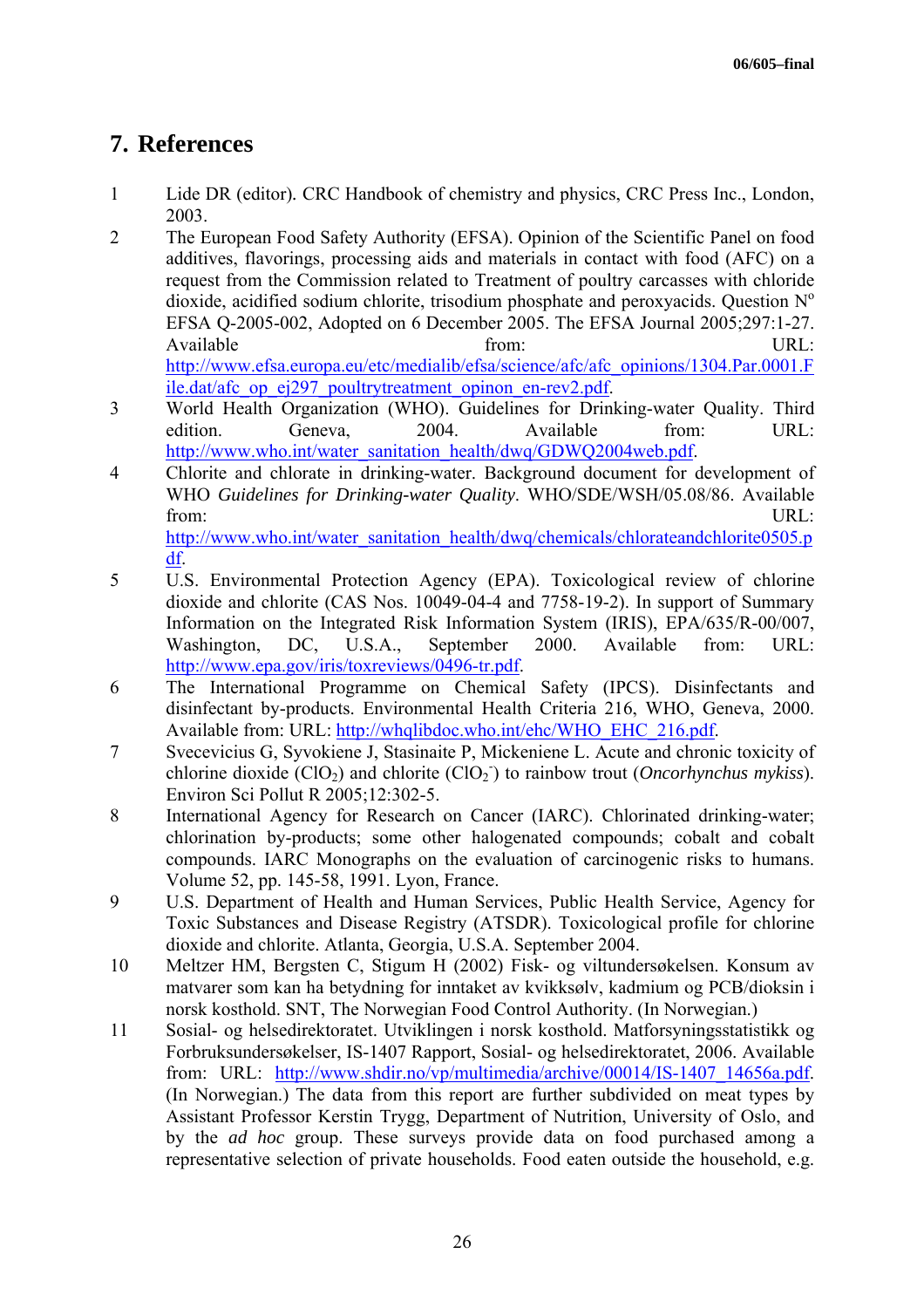in restaurants, fast food stores, cafeterias etc., is not included in these data. Only data on average consumption is available from these surveys.

- 12 Johansson L, Solvoll K (1999) Norkost 1997. Landsomfattende kostholdsundersøkelse blant menn og kvinner i alderen 16-79 år. Rapport nr. 2/1999. IS-0168. Statens råd for ernæring og fysisk aktivitet. Available from: URL: http://www.shdir.no/vp/multimedia/archive/00003/IS-0168 3745a.pdf. (In Norwegian.)
- 13 Opplysningkontoret for kjøtt. Available from: URL: http://www.matprat.no/. (In Norwegian.) The data are wholesale of full slaughters in Norway pluss import (excluded private import) minus export, and are included to indicate high consumption of pork or beef.
- 14 Opplysningkontoret for egg og hvitt kjøtt. Available from: URL: http://www.egg.no/. (In Norwegian.) The data are wholesale of full slaughters in Norway pluss import (excluded private import) minus export, and are included to indicate high consumption of chicken or turkey.
- 15 Smith DJ, Anderson RC, Ellig DA, Larsen GL. Tissue distribution, elimination, and metabolism of dietary sodium  $\int_0^{36}$ Cl]chlorate in beef cattle. J Agr Food Chem 2005;53:4272-80.
- 16 Smith DJ, Anderson RC, Huwe JK. Effect of sodium  $1^{36}$ Cllchlorate dose on total radioactive residues and residues of parent chlorate in growing swine. J Agr Food Chem 2006;54:8648-53.
- 17 National Toxicology Program (NTP). Database search. Available from: URL: http://ntpapps.niehs.nih.gov/ntp\_tox/index.cfm?fuseaction=ntpsearch.searchresults&searchterm =sodium+chlorate.
- 18 Chang MB, Huang TF. The effects of temperature and oxygen content on the PCDD/PCDFs formation in MSW fly ash. Chemosphere 2000;40:159-64.
- 19 Xhrouet C, Pirard C, De Pauw E. De novo synthesis of polychlorinated dibenzo-*p*dioxins and dibenzofurans on fly ash from a sintering process. Environ Sci Technol 2001;35:1616-23.
- 20 Food and Agriculture Organization of the United Nations (FAO). The production of fish meal and oil, FAO Fisheries Technical paper – 142, FAO Fishery Industries Division, FAO Fisheries Department, FAO, Rome, Italy, 1986. Available from: URL: http://www.fao.org/docrep/003/X6899E/X6899E00.HTM.
- 21 Richardson SD, Thruston AD, Collette TW, Patterson KS, Lykins BW, Majetich G, Zhang Y. Multispectral identification of chlorine dioxide disinfection byproducts in drinking water. Environ Sci Technol 1994;28:592-9.
- 22 Richardson SD. Disinfection by-products and other emerging contaminants in drinking water. Trends Anal Chem 2003;22:666-84.
- 23 Tan H-K, Wheeler WB, Wei C-I. Reaction of chlorine dioxide with amino acids and peptides: kinetics and mutagenicity studies. Mutat Res 1987;188:259-66.
- 24 Owusu-Yaw J, Wheeler WB, Wei CI. Genotoxicity studies of the reaction of chlorine or chlorine dioxide with L-tryptophan. Toxicol Lett 1991;56:213-27.
- 25 Tsai L-S, Wilson R, Randall V. Mutagenicity of poultry chiller water treated with either chlorine dioxide or chlorine. J Agr Food Chem 1997;45:2267-72.
- 26 Kim J, Marshall MR, Du W-X, Otwell WS, Wei C-I. Determination of chlorate and chlorite and mutagenicity of seafood treated with aqueous chlorine dioxide. J Agr Food Chem 1999;47:3586-91.
- 27 Ghanbari HA, Wheeler WB, Kirk JR. Reactions of aqueous chlorine and chlorine dioxide with lipids: chlorine incorporation. J Food Sci 1982;47:482-5.